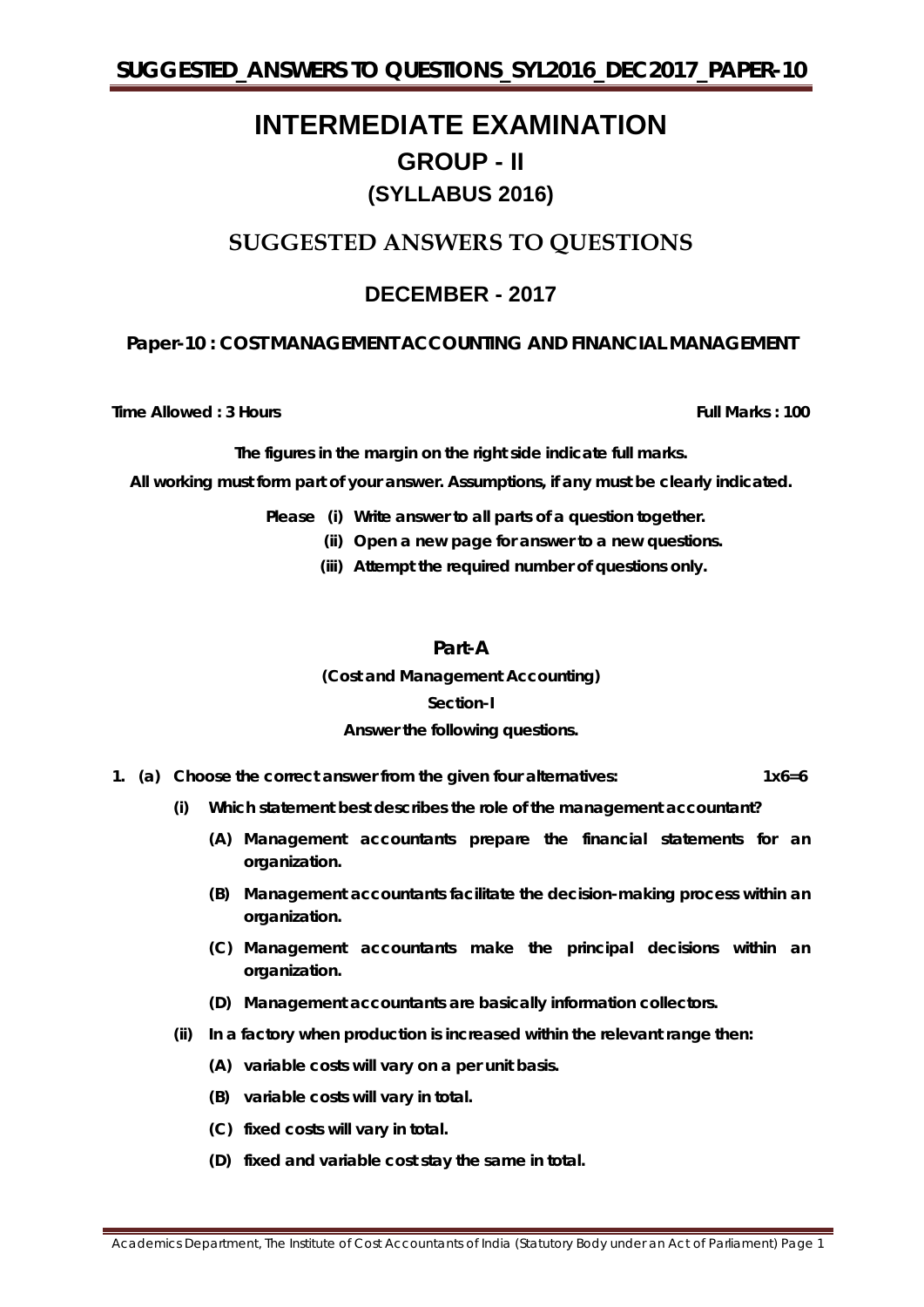- **(iii) The main objective of budgetary control is:**
	- **(A) to define the goal of the firm**
	- **(B) to coordinate different departments**
	- **(C) to plan to achieve its goals**
	- **(D) All of the above**
- **(iv) Method of pricing, when two separate pricing methods are used to price transfer of products from one subunit to another, is called:**
	- **(A) dual pricing**
	- **(B) functional pricing**
	- **(C) congruent pricing**
	- **(D) optimal pricing**
- **(v) When are overhead variances recorded in a standard costing system?**
	- **(A) When the goods are transferred out of work-in-progress.**
	- **(B) When the factory overhead is applied to work-in-progress.**
	- **(C) When the cost of goods sold is recorded.**
	- **(D) When the direct labour is recorded.**
- **(vi) Which of the following factors does not affect Learning Curve?**
	- **(A) Method of Production**
	- **(B) Labour Strike**
	- **(C) Shut Down**
	- **(D) Efficiency Rate**
- **(b) Match the statement in Column I with the most appropriate statement in Column II: 1x4=4**

| Column I |                                 | Column II                         |                         |
|----------|---------------------------------|-----------------------------------|-------------------------|
| (i)      | <b>Market Based Price</b>       | <b>Break-Even Analysis</b><br>(A) |                         |
| (ii)     | Decision Unit                   | (B)                               | Differential Cost       |
| (iii)    | Margin of Safety                | (C)                               | <b>Transfer Pricing</b> |
| (iv)     | Difference between costs of two | (D)                               | Zero-Base Budgeting     |
|          | <b>alternatives</b>             |                                   |                         |

- **(c) State whether the following statements are** *True* **or** *False:* **1x4=4**
	- **(i) The profit calculated under absorption costing and marginal costing is always equal.**
	- **(ii) A flexible budget takes into account only fixed costs.**
	- **(iii) At break-even point, margin of safety is nil.**
	- **(iv) An increase in production means an increase in overall productivity.**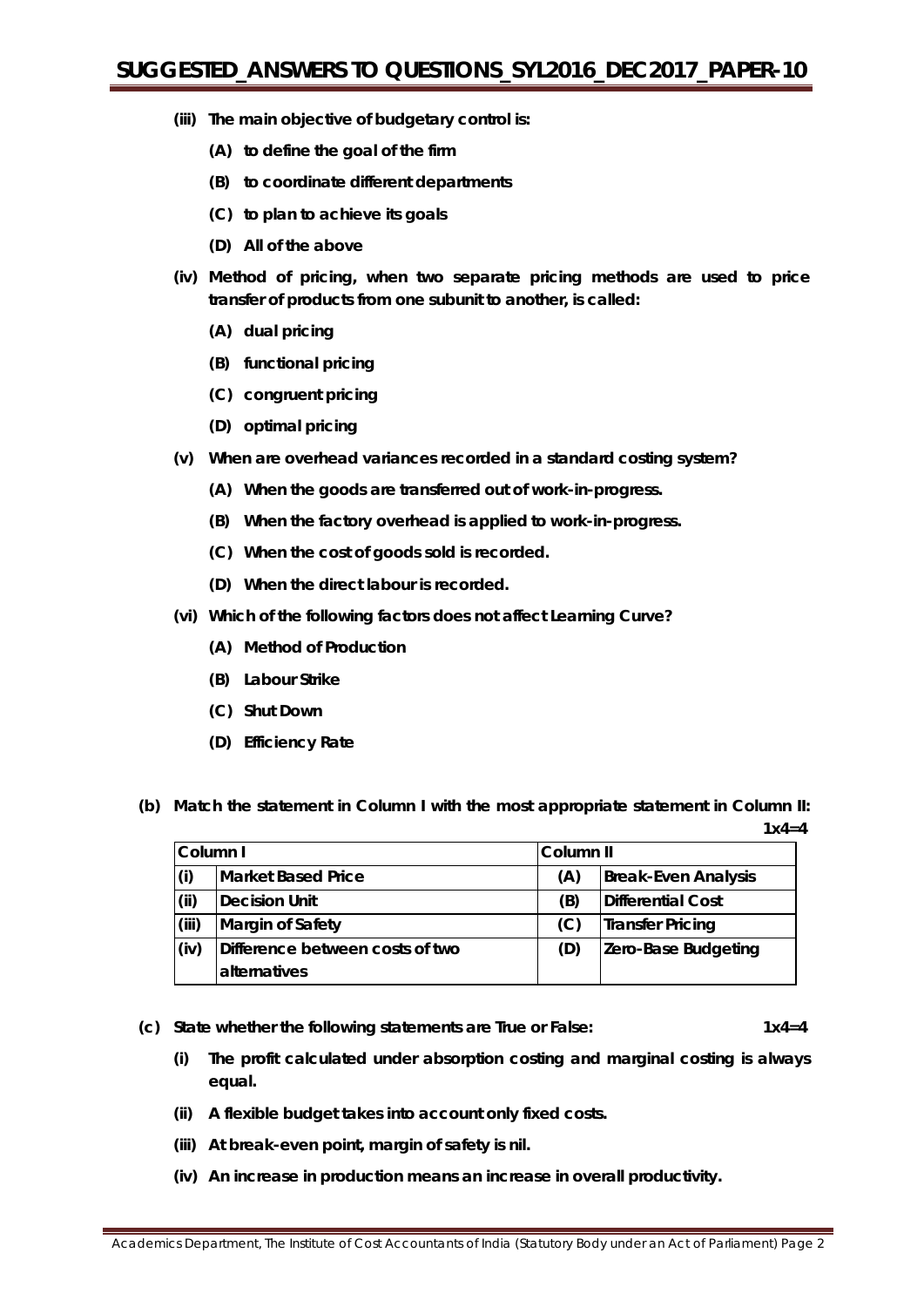**Answer:**

- **1. (a)**
	- **(i)** (B)
	- **(ii)** (B)
	- **(iii)** (B)
	- **(iv)** (A)
	- $(v)$   $(B)$
	- **(vi)** \*

\*Wrong question and no options are true. Student attempting this question has been given full 1 mark.

## **1. (b)**

- **(i)** (C) **(ii)** — (D)
- **(iii)** (A)
- **(iv)** (B)

```
1. (c)
```
- **(i)** False
- **(ii)** False
- **(iii)** True
- **(iv)** False

## **Section II**

**Answer** *any three* **questions from Question No. 2, 3, 4 and 5.**

**Each question carries 12 Marks.**

**2. (a) The Asian Industries specialize in the manufacture of small capacity motors. The Cost Structure of a motor is as under:**

| <b>Material</b> | ₹ 50 |
|-----------------|------|
| Labour          | ₹ 80 |

**Variable overheads 75% of labour cost.**

Fixed overheads of the company amounts to  $\bar{\tau}$  2.4 lakhs per annum. The sale price of **the motor is**  $\bar{\tau}$  **230 each** 

- **(i) Determine the number of motors that have to be manufactured and sold in a year in order to break-even.**
- **(ii) How many motors will have to be made and sold to make a profit of Rupees one lakh per year?**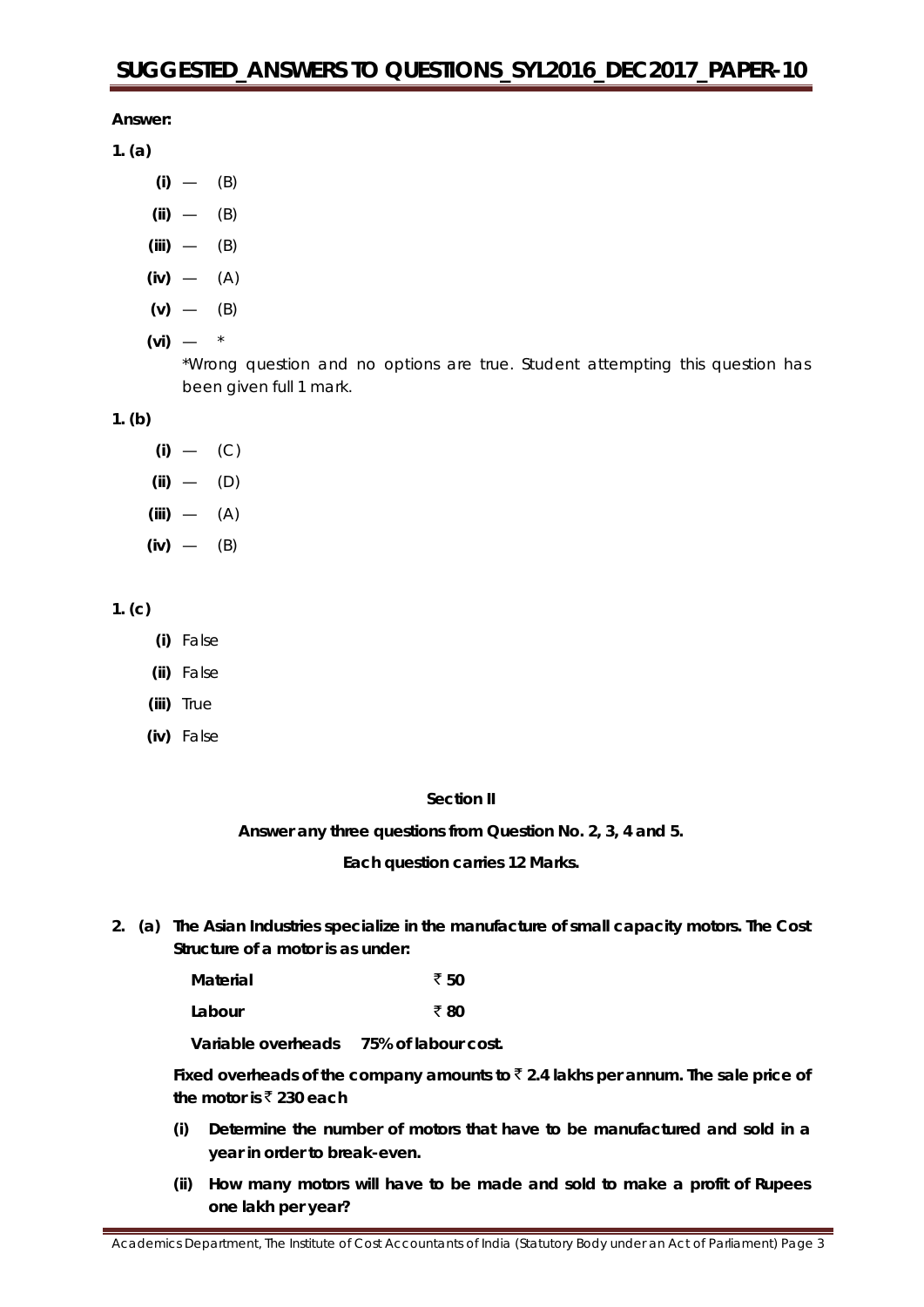- (iii) If the sale price is reduced by  $\bar{z}$  15 each, how many motors will have to be sold **to break-even?**
- **(b) The table below shows the Costs and Profits of three different products — X, Y & Z, manufactured by Jerbera Co. Ltd.**

|                      | X        | ν        |          | Total    |
|----------------------|----------|----------|----------|----------|
|                      | ₹        | ₹        | ₹        | ₹        |
| <b>Sales</b>         | 3,00,000 | 1,80,000 | 1,20,000 | 6,00,000 |
| <b>Variable Cost</b> | 2,40,000 | 1,26,000 | 72,000   | 4,38,000 |
| Contribution         | 60,000   | 54,000   | 48,000   | 1,62,000 |
| <b>Fixed Cost</b>    |          |          |          | 81,000   |
| Profit               |          |          |          | 81,000   |

**Can the profits of the company be increased by changing the sales mix of the products? Use Marginal Costing technique to arrive at your answer. 6+(2+2+2)=12**

## **Answer:**

## **2. (a)**

| (i) | Sales Price                       |    | ₹ 230 |
|-----|-----------------------------------|----|-------|
|     | Less: Variable Cost               |    |       |
|     | Material $(\bar{\mathbf{\zeta}})$ | 50 |       |
|     | Labour $(\bar{\mathbf{z}})$       | 80 |       |
|     | V.O/H                             | 60 | ₹ 190 |
|     | Contribution                      |    |       |
|     |                                   |    |       |

- B.F Sales  $\times$  P/V Ratio = Fixed Cost
- B.E. Sates x (230 -190)/230 = ₹ 2,40,000
- Or B.E.Sales = ₹ 13,80,000
- or 13,80,000/230 = 6,000 motor
- (ii) Total Contribution =  $\overline{3}3,40,000$  (Profit + fixed cost  $\overline{5}2,40,000$ ) If the contribution is  $\bar{x}40$ , the number of motors = 1 If the contribution is  $\bar{z}3,40,000$ , the number of motors =  $3,40,000 \div 40 = 8,500$  motors. (iiii) Reduced Selling-Price  $\bar{\bar{\zeta}}$  215
	- Less Variable Cost 190 Revised contribution 25 B.F. Sales =  $2,40,000 \div 25 = 9,600$  motors.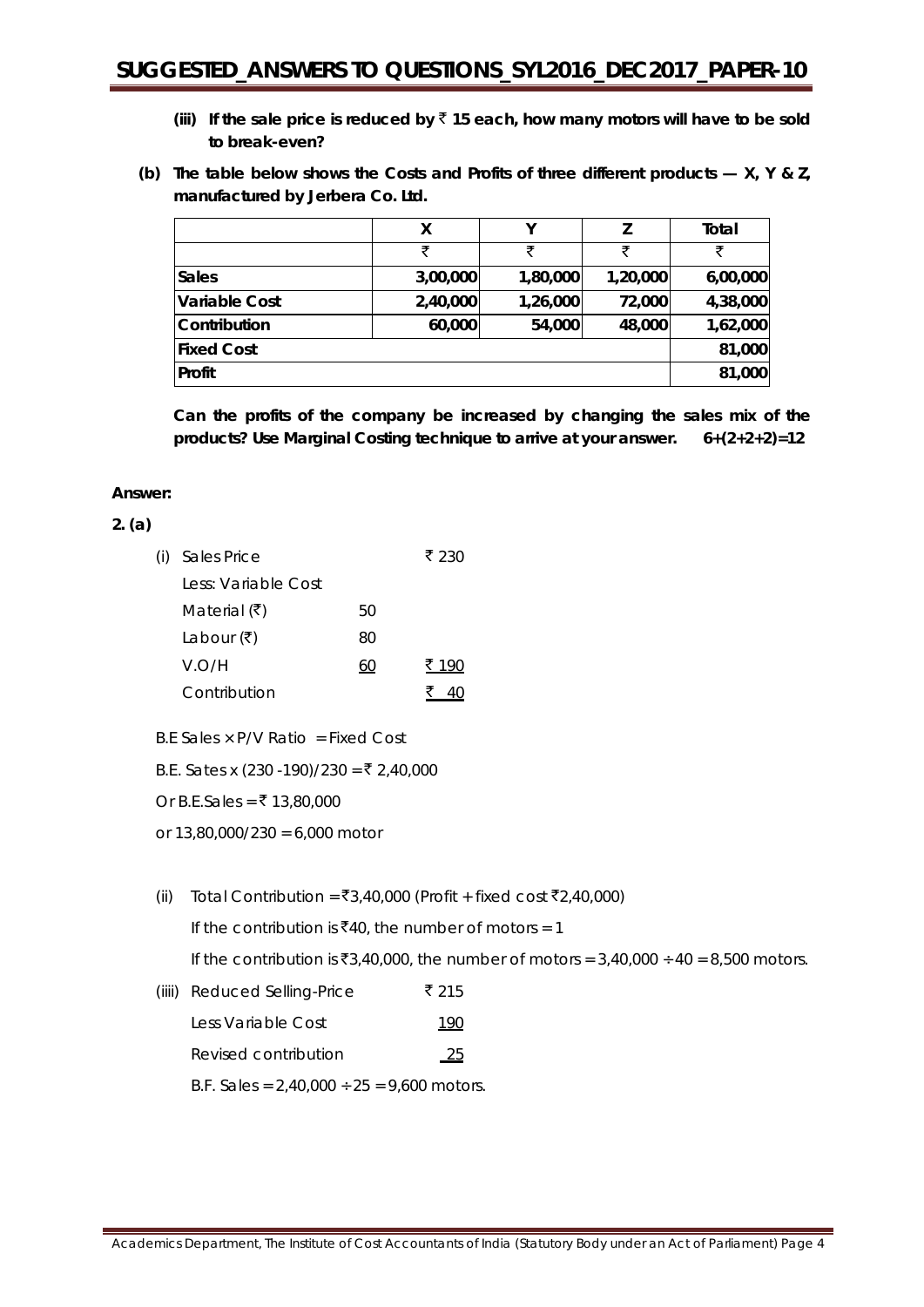## **2. (b)**

Relative profitability of Products

|                   | Χ          |          |          | Total    |
|-------------------|------------|----------|----------|----------|
|                   | ₹          | ₹        | ₹        | ₹        |
| Sales             | 3,00,000   | 1,80,000 | 1,20,000 | 6,00,000 |
| Variable Cost     | 2, 40, 000 | 1,26,000 | 72,000   | 4,38,000 |
| Contribution      | 60,000     | 54,000   | 48,000   | 1,62,000 |
| <b>Fixed Cost</b> |            |          |          | 81,000   |
| Profit            |            |          |          | 81,000   |
| P/V Ratio         | 20%        | 30%      | 40%      | 27%      |

The above table shows that product Y and Z, are more profitable than X. Keeping total production same, company should change the sales mix in a way more of product Z and y are produced. If company decides to use its production capacity more for product Y and Z than X, then the effect on profit if sale of product Y and Z is increased by  $\bar{\zeta}$  60,000 each and product X by reducing  $\bar{\zeta}$  1,20,000.

|                   | Χ        |   |          |          | Total    |
|-------------------|----------|---|----------|----------|----------|
|                   | ヺ        | ₹ |          | ₹        |          |
| Sales             | 1,80,000 |   | 2,40,000 | 1,80,000 | 6,00,000 |
| Variable Cost     | 1,44,000 |   | 1,68,000 | 1,08,000 | 4,20,000 |
| Contribution      | 36,000   |   | 72,000   | 72,000   | 1,80,000 |
| <b>Fixed Cost</b> |          |   |          |          | 81,000   |
| Profit            |          |   |          |          | 99,000   |

From the above table, we can observe that proposed change in product mix leads to an increase in profit from ₹81,000 to ₹99,000.

## **3. (a) X Ltd. uses budgetary control and standard costing system. The following data are available:**

| Product | <b>Budgeted</b>  |                                       |            | Actual            |
|---------|------------------|---------------------------------------|------------|-------------------|
|         | Units to be sold | Sales value $(\overline{\mathbf{z}})$ | Units sold | Sales value $(3)$ |
| A       | 100              | 1,200                                 | 100        | 1,100             |
| B       | 50               | 600                                   | 50         | 600               |
|         | 100              | 900                                   | 200        | 1,700             |
|         | 75               | 450                                   | 50         | 300               |
|         | 325              | 3,150                                 | 400        | 3,700             |

**Calculate:**

- **(i) Sales Volume Variance**
- **(ii) Sales Price Variance**
- **(iii) Sales Variance**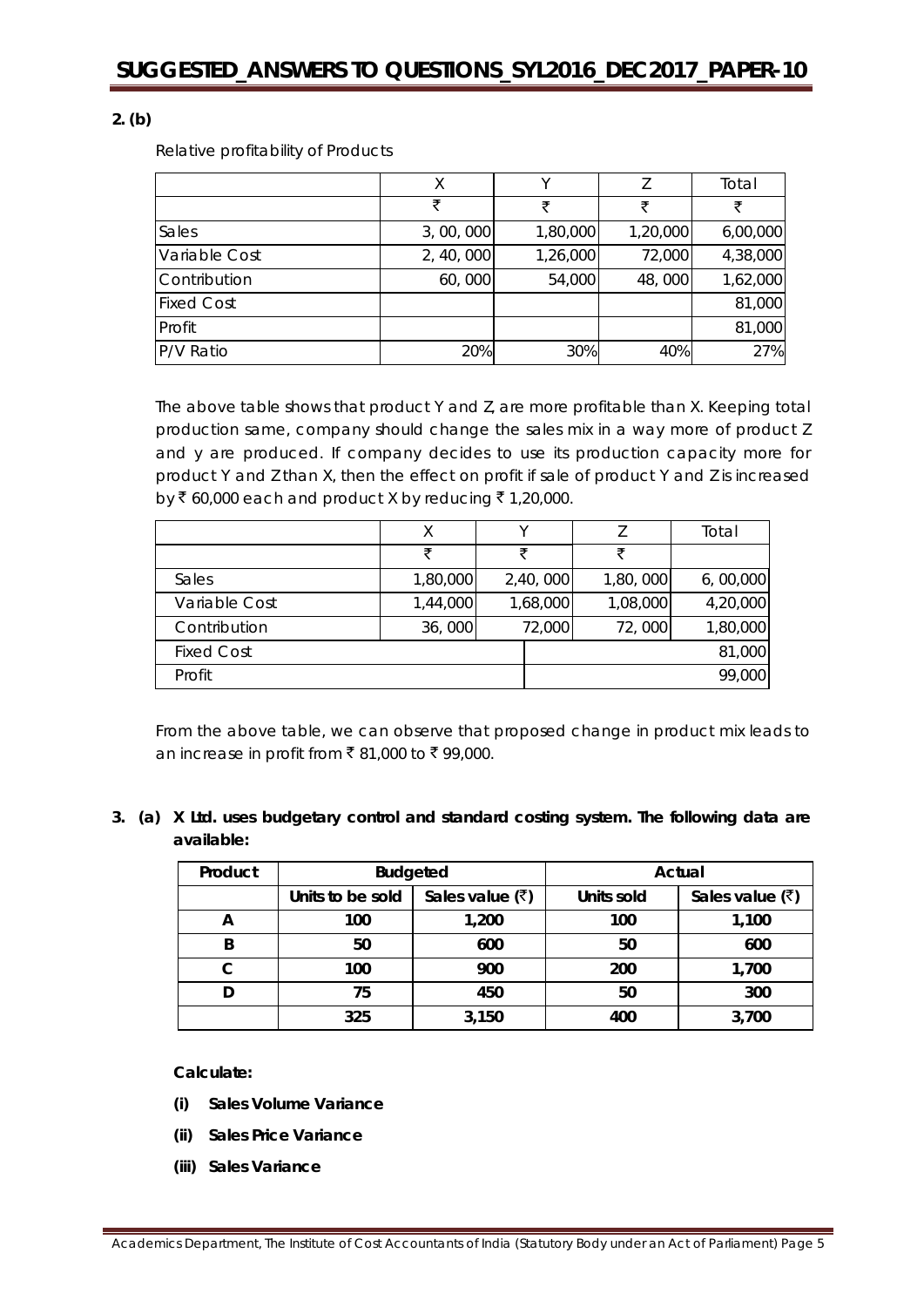**(b) The standard labour and the actual labour engaged in a week for a job are as under:**

|    |                                                  | <b>Skilled</b> | Semi-skilled | Unskilled |
|----|--------------------------------------------------|----------------|--------------|-----------|
|    |                                                  | workers        | workers      | workers   |
|    | A. Standard number of workers in the gang        | 32             | 12           |           |
| B. | Standard rate of wages per hour $(\bar{x})$      |                |              |           |
|    | C. Actual number of workers employed in          | 28             | 18           |           |
|    | the gang during the week                         |                |              |           |
|    | D. Actual rate of wages per hour $(\bar{\zeta})$ |                |              |           |

**During the 40-hour working week, the gang produced 1800 standard labour hours of work.**

**Calculate:**

- **(i) Labour Sub-efficiency Variance**
- **(ii) Labour Mix or Gang Variance**
- **(iii) Labour Efficiency Variance**
- **(iv) Labour Rate Variance**
- **(v) Labour Cost Variance 41/2+71/2=12**

#### **Answer:**

#### **3. (a)**

 $SV<sub>1</sub>$  – Actual Sales realisation given = ₹3,700

 $SV<sub>2</sub>$  – Actual Sales at Standard Price =

| <b>Products</b> | <b>Units sold</b> | Standard<br>Price | Amount |
|-----------------|-------------------|-------------------|--------|
|                 |                   | (₹)               | ₹      |
| Α               | 100               | 12                | 1,200  |
| R               | 50                | 12                | 600    |
| C.              | 200               |                   | 1,800  |
|                 | 50                |                   | 300    |
|                 | 400               |                   | 3,900  |

 $SV_4$  – Budgeted Sales = ₹ 3,150.

(i) Sales Price Variance =

 $SV_1 - SV_2 = ₹ 3,700 - ₹ 3,900$  or ₹ 200(A)

(ii) Sales Volume Variance =

 $SV_2 - SV_4 = ₹ 3,900 - ₹ 3,150$  or ₹ 750(F)

(iii) Sales Variance =  $SV_1$ –  $SV_4$ 

= ₹3,700 – ₹ 3,150 or ₹ 550(F).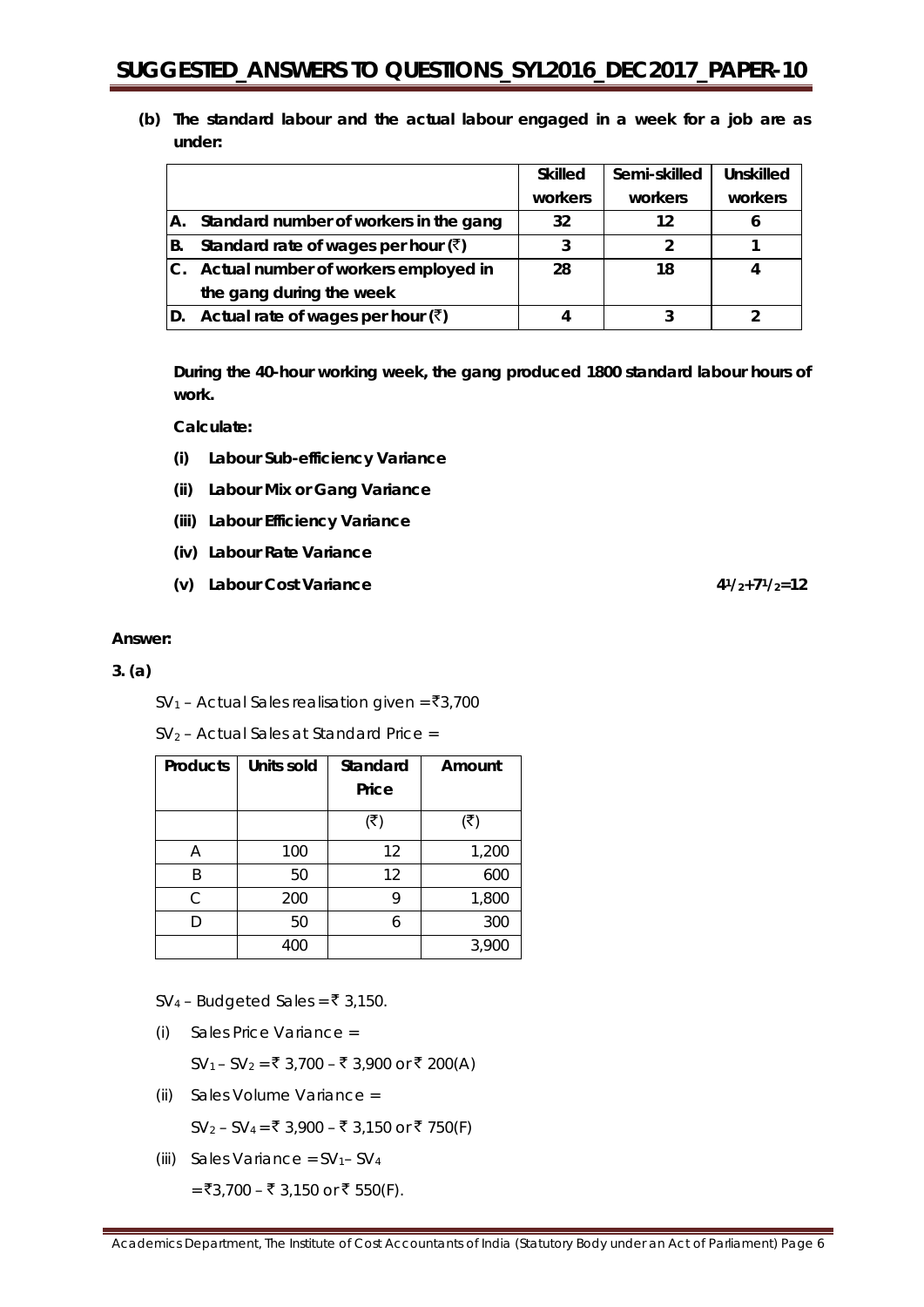## **3. (b)**

#### **Analysis of Given Data**

|              | Standard Data |                                             |       | <b>Actual Data</b> |          |           |
|--------------|---------------|---------------------------------------------|-------|--------------------|----------|-----------|
|              | Hours         | Rate (₹)<br>Value $(\overline{\mathbf{z}})$ |       | Hours              | Rate (₹) | Value (₹) |
| Skilled      | 1,280         |                                             | 3,840 | 1,120              |          | 4,480     |
| Semi-skilled | 480           |                                             | 960   | 720                |          | 2,160     |
| Unskilled    | 240           |                                             | 240   | 160                |          | 320       |
|              | 2,000         |                                             | 5,040 | 2,000              |          | 6,960     |

## **Computation of required values**

|             | $SRSH(1)$ (₹)     | SRRSH $(2)(\overline{5})$ | SRAH $(3)(\overline{5})$ | ARAH $(4)$ $(\overline{\overline{5}})$ |
|-------------|-------------------|---------------------------|--------------------------|----------------------------------------|
| Men         | $3x1,152 = 3,456$ | 3,840                     | $3x1,120 = 3,360$        | 4,480                                  |
| Women       | $2x432 = 864$     | 960                       | $2x720 = 1.440$          | 2,160                                  |
| <b>Boys</b> | $1x216 = 216$     | 240                       | $1x160 = 160$            | 320                                    |
|             | $= 4,536$         | 5.040                     | $= 4.960$                | 6,960                                  |

#### **Computation of SH:**

SH = (SH for that worker/SH for all the worker) x AQ for that worker.

For Skilled worker =  $(1,280/2,000) \times 1,800 = 1,152$ 

For Semi-Skilled worker =  $(480/2,000) \times 1,800 = 432$ 

For Un-Skilled worker =  $(240/2,000) \times 1,800 = 216$ 

#### **Where**

- (1) SRSH= Standard Cost of Standard Labour =  $\bar{z}4,536$
- (2) SRRSH = Revised Standard Cost of Labour =  $\overline{5}5,040$
- (3) SRAH = Standard Cost of Actual Labour =  $\overline{5}4.960$
- (4) ARAH = Actual Cost of Labour =  $\bar{z}6.960$

## **Computation of Labour Variances:**

- (i) Labour Sub-efficiency Variance =  $(1)-(2) = (4,536 5,040) = ₹ 504 (A)$
- (ii) Labour Mix or Gang Variances (2)-(3) =  $(5,040 4,960) = ₹ 80$  (F)
- (iii) Labour Efficiency Variance =(1)-(3) = (4,536 4,960) = ₹ 424 (A)
- (iv) Labour Rate Variance = (3)-(4) = (4,960 6,960) = ₹ 2,000 (A)
- (v) Labour Cost Variance = (1)-(4) = (4,536 6,960) =  $\bar{\tau}$  2,424 (A)
- **4. (a) A manufacturing company has two divisions — X and Y. Division X is mainly engaged in production of an electronic device and Division Y packs and labels the product and sells it in the market. Division X supplies 25,000 units of the product per month to Y for packaging and labelling. Division X incurs** ` **16 as the variable cost for**  the product and fixed cost of  $\bar{\zeta}$  8,40,000 per year. Investment in fixed assets is  $\bar{\zeta}$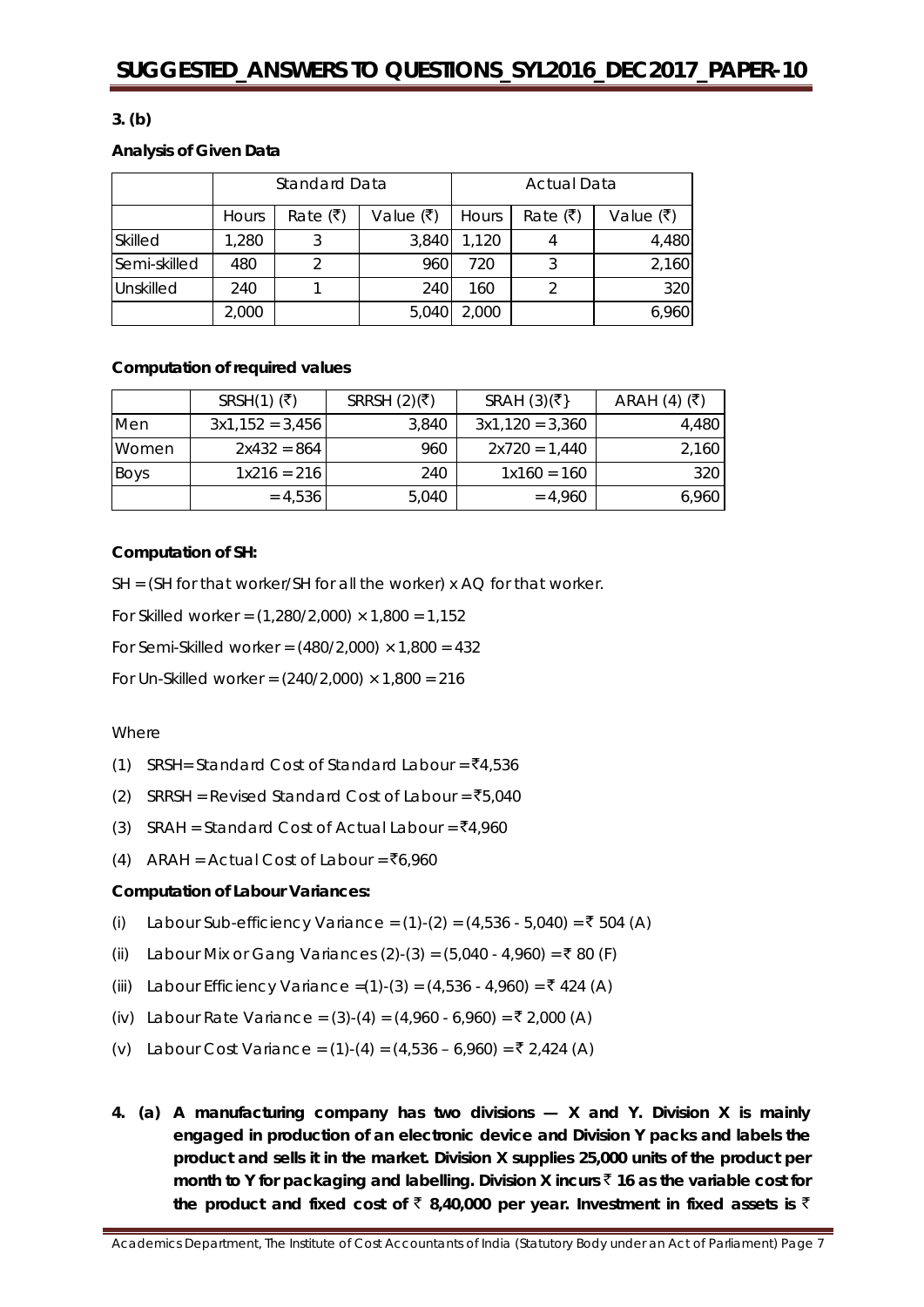**9,60,000. The division plans to have 12% return on fixed assets as normal profits.**  Division Y incurs  $\bar{z}$  10 per product as variable expenses for packaging and **marketing.**

- **(i) Find the Transfer Price per unit of the product that Division X can charge for transfer to Y.**
- **(ii)** What will be profit of Division Y if it can sell all the products in the market at  $\bar{z}$  80 **per unit?**
- **(iii) If Division Y can sell only 15,000 units of the product per month and asks Division X to supply only 15,000 units, what will be the effect on the Transfer Price and the profits of the divisions?**
- **(b) As a Cost and Management Accountant of MJK Ltd., prepare a Sales Overhead Budget for the months of January, February and March from the estimates given below:**

| Expenses per month:                     | ₹     |
|-----------------------------------------|-------|
| Advertisement                           | 2,500 |
| Salaries of the Sales Department        | 5,000 |
| <b>Expenses of the Sales Department</b> | 1,500 |

**Counter Salesmen's Salaries and Dearness Allowance 6,000**

**Commission to counter salesmen @ 1% on their sales. Travelling salesmen's commission @ 10% on their sales and expenses @ 5% on their sales.**

**The sales during the period were estimated as under:**

| Month    | <b>Counter Sales</b> | <b>Travelling Salesmen Sales</b> |
|----------|----------------------|----------------------------------|
|          | ₹                    | ₹                                |
| January  | 80,000               | 10,000                           |
| February | 1,20,000             | 15,000                           |
| March    | 1,40,000             | 20,000                           |
|          |                      | $(2+3+2)+5=12$                   |

## **Answer:**

#### **4. (a)**

## (i) **Computation of Transfer Price:**

To be charged by 'X' to 'y'  $\bar{\zeta}$  OR  $\bar{\zeta}$ 

| Variable Cost per Unit                    | 16.00  | 16.00  |
|-------------------------------------------|--------|--------|
| Fixed Cost per Unit (8,40,000/3,00,000)   | 2.80   | 2.80   |
| Return per unit (9,60,000 x 12%)/3,00.000 | 0.384  | 4.608  |
|                                           | 19.184 | 23.408 |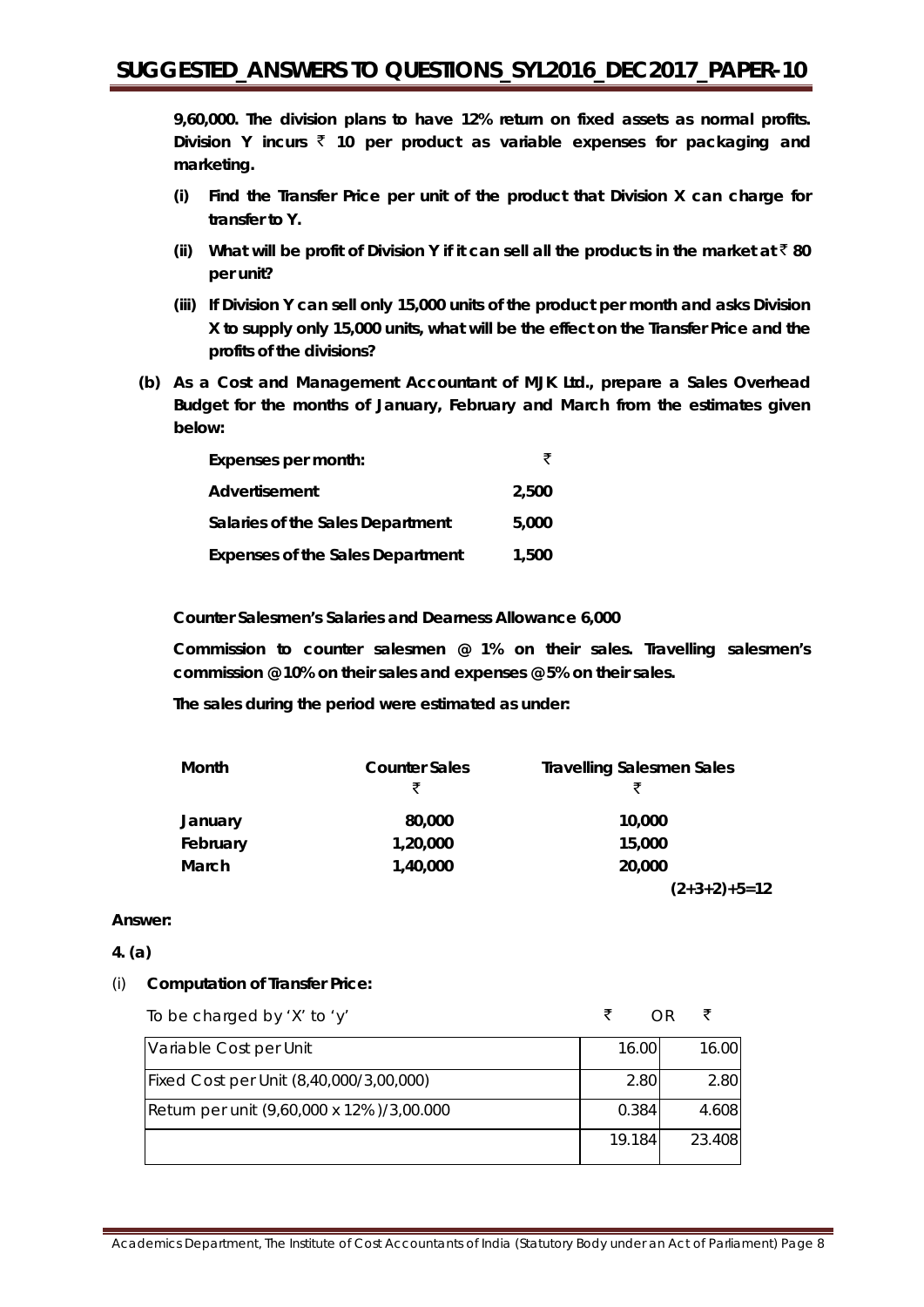| (ii) | Computation of Profit of Division 'Y' |                            |                            |
|------|---------------------------------------|----------------------------|----------------------------|
|      | Transfer price                        | 19.184                     | 23.408                     |
|      | Variable Cost                         | 10.000                     | 10.000                     |
|      |                                       | 29.184                     | 33.408                     |
|      | Contribution & Profit per unit        | $= (80-29.184)$            | $(80-33.408)$              |
|      |                                       | $= 50.816$                 | $= 46.592$                 |
|      | <b>Monthly Profit</b>                 | $= 25,000 \times 50.816$   | $= 25,000 \times 46.592$   |
|      |                                       | $=$ ₹12,70,400             | $=$ ₹ 11,64,800            |
|      | and                                   |                            |                            |
|      | Yearly profit                         | $= 3,00,000 \times 50.816$ | $= 3,00,000 \times 46.592$ |
|      |                                       | $=$ ₹ 1,52,44,800          | $=$ ₹ 1,39,77,600          |

#### (iii) **Transfer Price:**

| Variable Cost per Unit                    | 16.00           | 16.00             |
|-------------------------------------------|-----------------|-------------------|
| Fixed Cost per Unit (8,40,000/1,80,000)   | 4.67            | 4.67              |
| Return per unit (9,60,000 x 12%)/1,80,000 | 0.64            | 7.68              |
|                                           | 21.31           | 28.35             |
| Variable Cost for Packaging & Marketing   | 10.00           | 10.00             |
|                                           | 31.31           | 38.35             |
| Contribution & Profit per unit            | 48.69           | 41.65             |
|                                           | (80.00 – 31.31) | $(80.00 - 38.35)$ |

**Note:** Suitable assumptions are expected from students in case of 2nd alternative where return/unit is  $\bar{\tau}$  4.608 or  $\bar{\tau}$  7.68 as the case may be. In case of suitable assumptions with correct working, full marks are given. Otherwise, stepwise marking is given with justification.

#### **4(b)**

## **Sale Overhead Budget**

|                                           | January | February | March    |
|-------------------------------------------|---------|----------|----------|
|                                           | ₹       | ₹        | ₹        |
| <b>Counter Sales</b>                      | 80,000  | 1,20,000 | 1,40,000 |
| Travelling Salesmen's Sales               | 10,000  | 15,000   | 20,000   |
| <b>Total Sales</b>                        | 90,000  | 1,35,000 | 1,60,000 |
| Sales Overheads                           |         |          |          |
| Variable:                                 |         |          |          |
| Commission or Counter Sales @ 1%          | 800     | 1,200    | 1,400    |
| Travelling Salesman's                     |         |          |          |
| Commission @ 10% on Travelling Salesmen's |         |          |          |
| Sales                                     | 1,000   | 1,500    | 2,000    |
|                                           |         |          |          |
|                                           |         |          |          |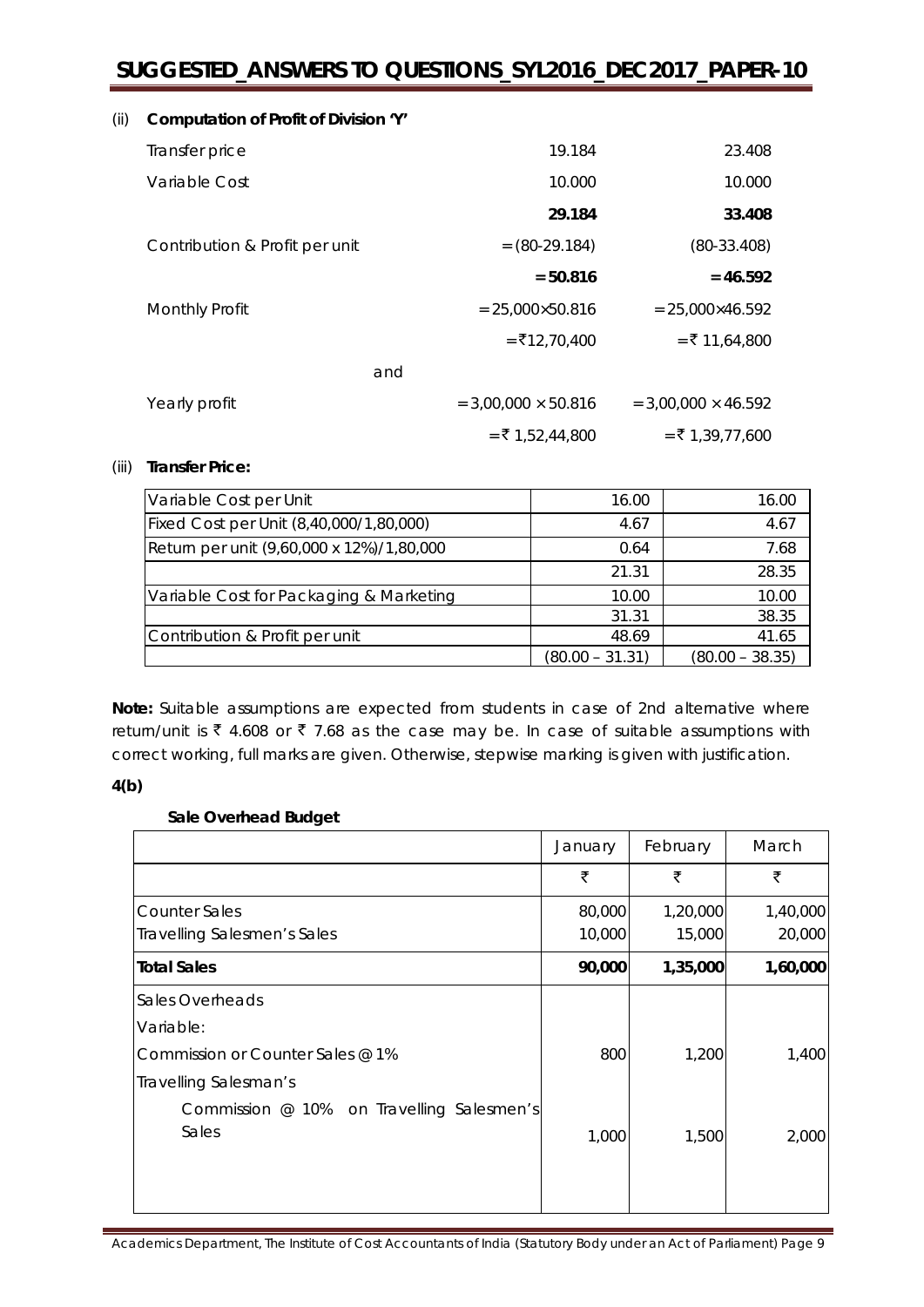| <b>Expenses on Travelling</b>    |        |        |        |
|----------------------------------|--------|--------|--------|
| Salesmen's Sale @5%              | 500    | 750    | 1,000  |
| Fixed:                           |        |        |        |
| Advertisement                    | 2,500  | 2,500  | 2,500  |
| Salaries of the Sales Department | 5,000  | 5,000  | 5,000  |
| Expenses of the Sales Department | 1,500  | 1,500  | 1,500  |
| Counter Salesmen's Salaries      |        |        |        |
| and Dearness Allowance           | 6.000  | 6.000  | 6,000  |
| Total Sales Overheads            | 17,300 | 18,450 | 19,400 |

#### **5. Write short note on** *any three* **of the following: 4x3=12**

- **(a) Break-even Analysis**
- **(b) Absorption Costing Vs. Marginal Costing**
- **(c) Zero Based Budgeting**
- **(d) Uniform Costing**

#### **Answer:**

#### **5. (a)**

Break Even means the volume of production or sales where there is no profit or loss. In other words, Break Even Point is the volume of production or sales where total costs are equal to revenue. It helps in finding out the relationship of costs and revenues to output. In understanding the breakeven point, cost, volume and profit are always used. The break even analysis is used to answer many questions of the management in day to day business. The formal break even chart is as follows:



When no. of units are expressed on X-axis and costs and revenues are expressed on Y-axis, three lines are drawn i.e., fixed cost line, total cost line and total sales line. In the above graph we find there is an intersection point of the total sales line and total cost line and from that intersection point if a perpendicular is drawn to X-axis, we find break even units. Similarly, from the same intersection point a parallel line is drawn to X-axis so that it cuts Y-axis, where we find Break Even point in terms of value.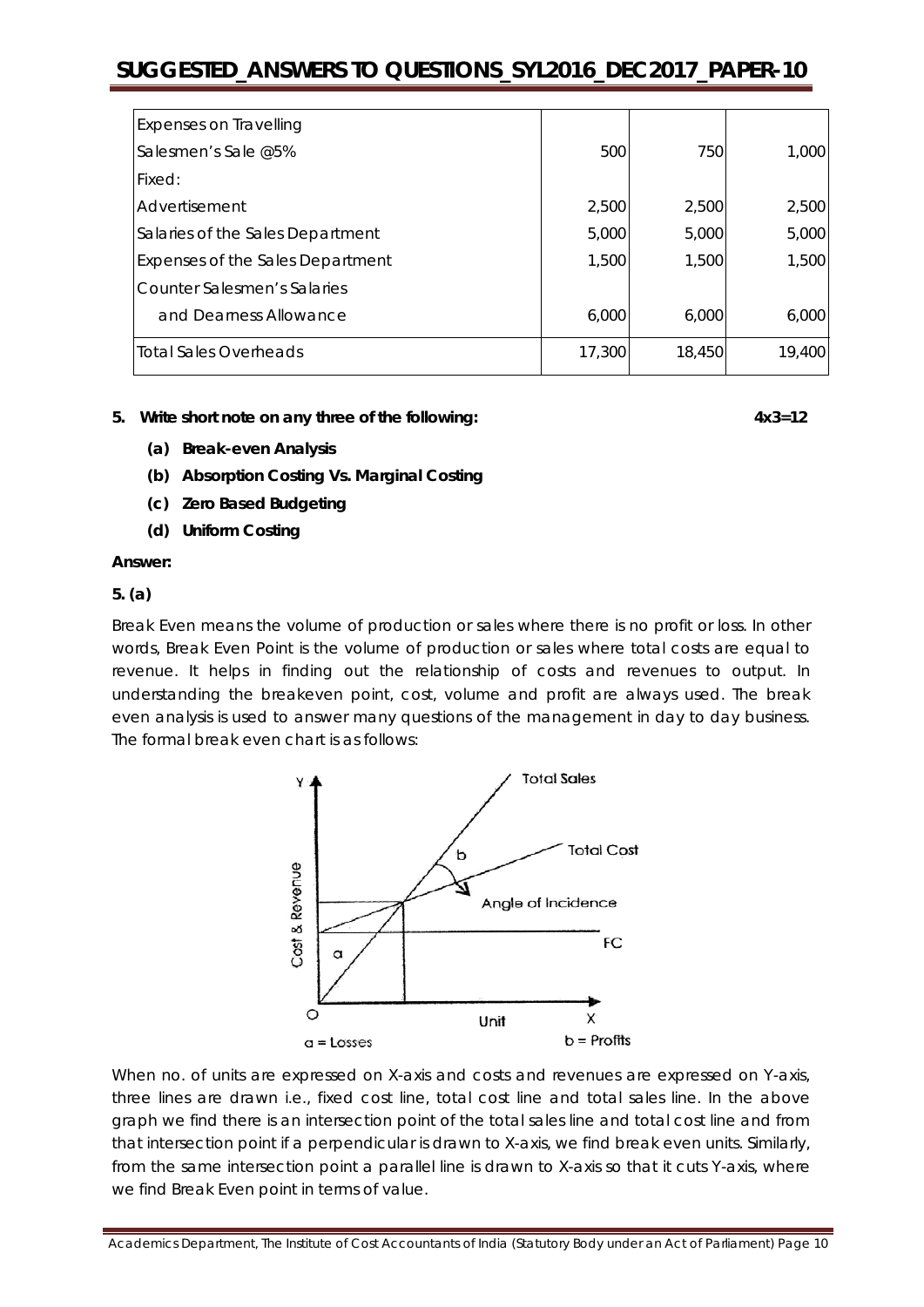## **5. (b)**

Differences between Absorption costing and Marginal costing

| <b>Absorption Costing</b>                                                                 | <b>Marginal Costing</b>                                                                   |
|-------------------------------------------------------------------------------------------|-------------------------------------------------------------------------------------------|
| Both fixed and variable costs are considered Only variable costs are considered           | for                                                                                       |
| for product costing and inventory valuation.   product costing and inventory valuation.   |                                                                                           |
|                                                                                           | Fixed costs are charged to the cost of Fixed costs are regarded as period costs. The      |
| Each<br>production.                                                                       | product bears a profitability of different products is judged by                          |
| reasonable share of fixed cost and thus the their P/V ratio.                              |                                                                                           |
| profitability of a product is influenced by the                                           |                                                                                           |
| apportionment of fixed costs.                                                             |                                                                                           |
| Cost data are presented in conventional Cost data                                         | highlight<br>to<br>are<br>presented                                                       |
| pattern. Net Profit of each product is the total contribution of each product.            |                                                                                           |
| determined after 'subtracting fixed cost                                                  |                                                                                           |
| along with their variable cost.                                                           |                                                                                           |
|                                                                                           | The difference in the magnitude of opening The difference in the magnitude of opening     |
|                                                                                           | stock and closing stock affects the unit cost stock and closing stock does not affect the |
| of production due to the impact of related unit cost of production.                       |                                                                                           |
| fixed cost.                                                                               |                                                                                           |
|                                                                                           | In case of absorption costing the cost per In case of marginal costing the cost per unit  |
|                                                                                           | unit reduces, as the production increases as remains the same, irrespective of the        |
| it is fixed cost which reduces, whereas, the production as it is valued at variable cost. |                                                                                           |
| variable cost remains the same per unit.                                                  |                                                                                           |

## **5. (c)**

Zero based budgeting starts with the premise that the budget for next period is zero so long the demand for a function, process, project or activity is not justified for each rupee from the first rupee spent. The assumptions are that without such a justification no spending will be allowed. The burden of proof thus shifts to each manager to justify why the money should be spent at all and to indicate what would happen if the proposed activity is not carried out and no money is spent. It differs from the conventional system of budgeting mainly it starts from scratch or zero and not on the basis of trends or historical levels of expenditure. In the customary- budgeting system, the last year's figures are accepted as they are, or cut back or increases are granted. The first step in the process of zero base budgeting is to develop an operational plan or decision package. A decision package identifies and describes a particular activity. For this purpose, each package should give details of costs, returns, purpose, expected results, the alternatives available and a statement of the consequences if the activity is reduced or not performed at all.

Zero-base Budgeting is more suitably applicable to discretionary- cost areas. These costs may have no relation to volume or activity and generally arise as a result of management policies. Where standards are determinable, those costs associated with the inputs should be controlled through the use of standard costing.

## **5. (d)**

Uniform Costing is not a separate method or type of Costing. It is a technique of Costing and can be applied to any industry. Uniform Costing may be defined as the application and use of the same costing principles and procedures by different organisations under the same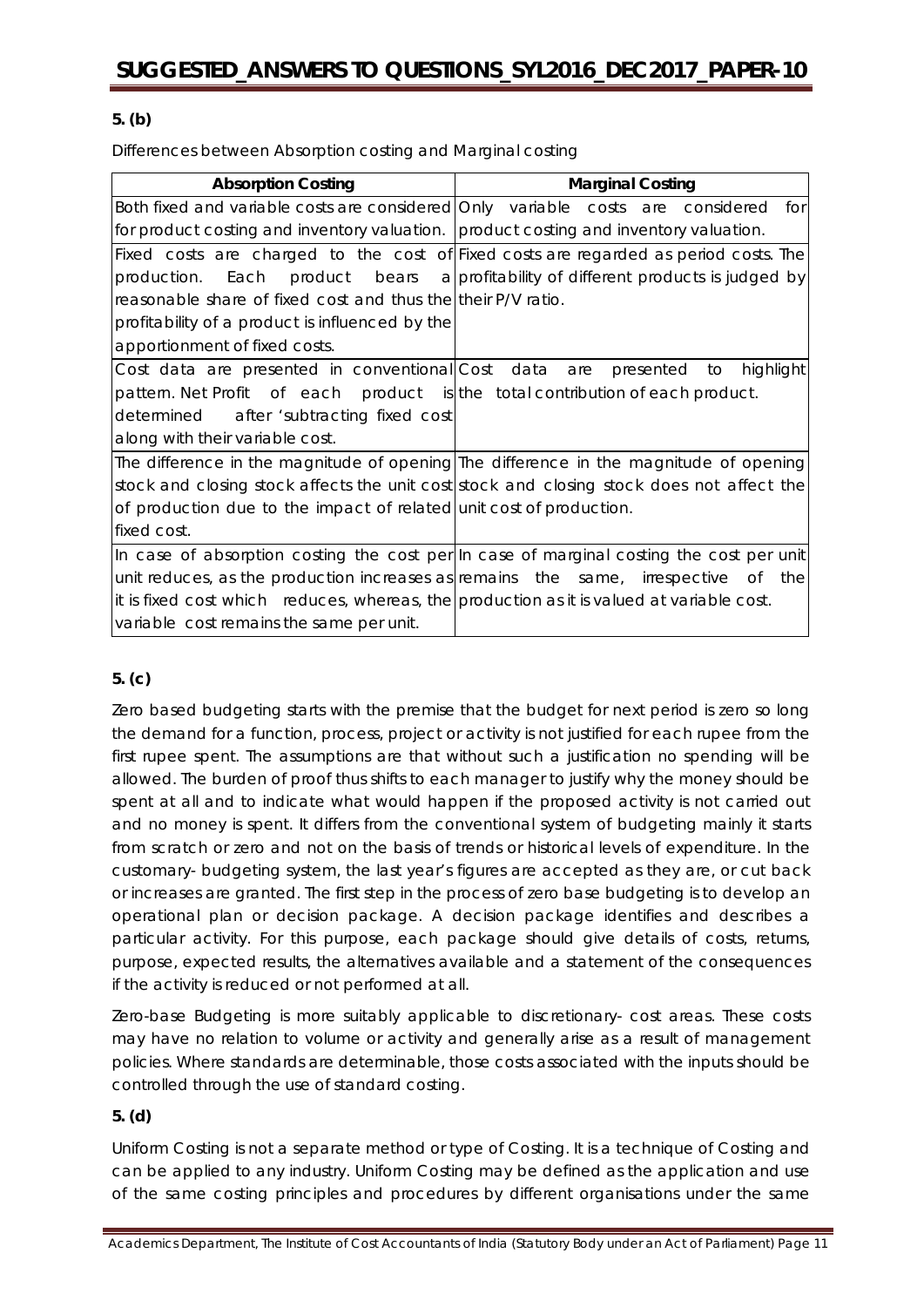management or on a common understanding between members of an association. The main feature of uniform costing is that whatever be the method of costing used, it is applied uniformly in a number of concerns in the same industry, or even in different but similar industries. This enables cost and accounting data of the member undertakings to be compiled on a comparable basis so that useful and crucial decisions can be taken. The principles and methods adopted for the accumulation, analysis, apportionment and allocation of costs vary so widely from concern to concern that comparison of costs is rendered difficult and unrealistic. Uniform Costing attempts to establish uniform methods so that comparison of performances in the various undertakings can be made to the common advantage of all the constituent units.

The need for application of uniform Costing System exists in a business, irrespective of the circumstances and conditions prevailing therein. In concerns which are members of a trade association, the procedure for uniform Costing may be devised and controlled by the association or by any other central body specially formed for the purpose.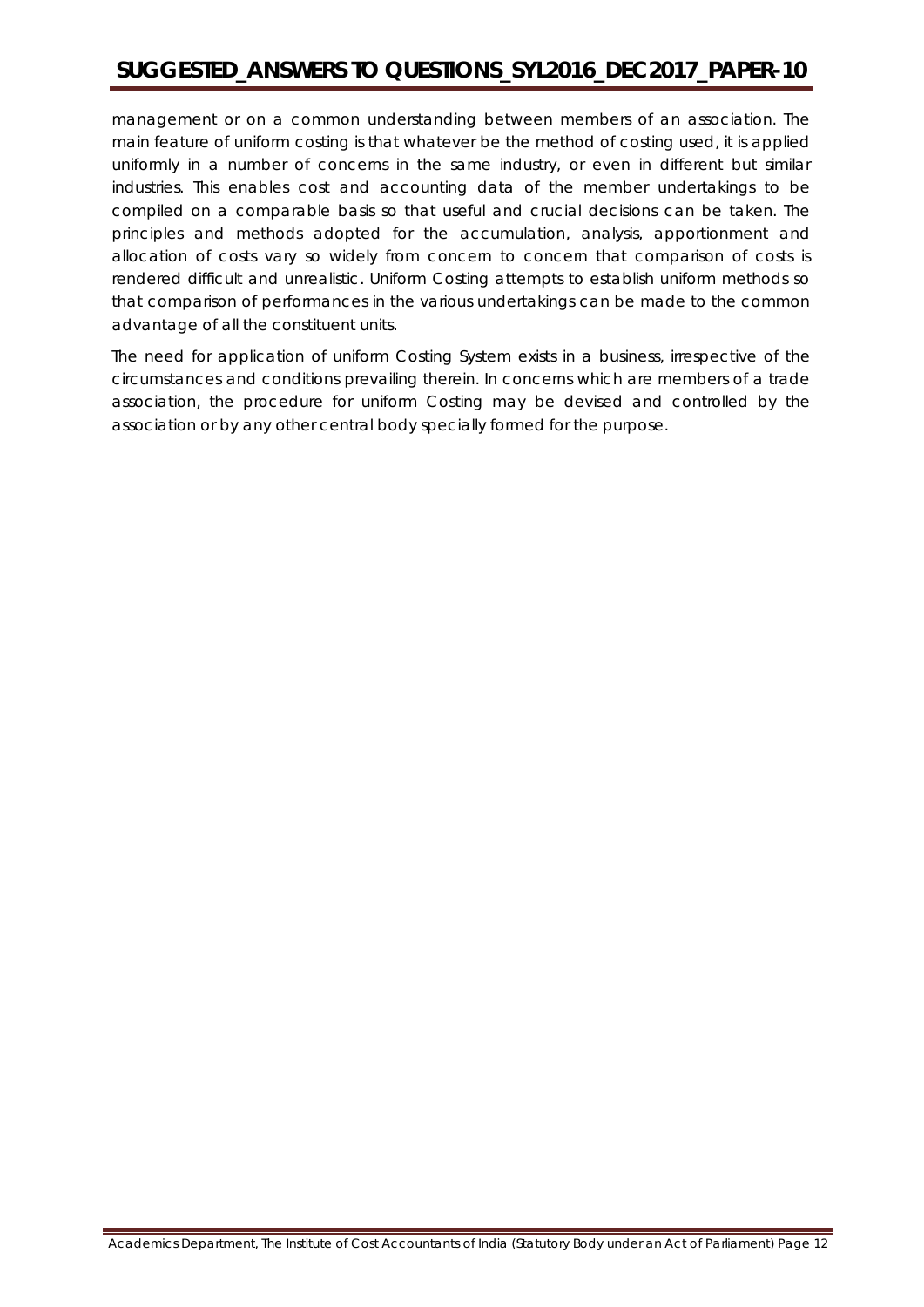## **Part-B**

### **(Financial Management)**

#### **Section-Ill**

- **6. Answer the following questions:**
	- **(a) Choose the correct answer from the given four alternatives. 1x6=6**
		- **(i) ROI (Return on Investment) can be decomposed into the following ratios:**
			- **(A) Overall Turnover Ratio and Current Ratio**
			- **(B) Net Profit Ratio and Fixed Assets Turnover**
			- **(C) Working Capital Turnover Ratio and Net Profit Ratio**
			- **(D) Net Profit Ratio and Overall Turnover Ratio**
		- **(ii) Which one of the following activities is outside the purview of dividend decision in financial management?**
			- **(A) Identification of the profit after taxes**
			- **(B) Measurement of the cost of funds**
			- **(C) Deciding on the pay-out ratio**
			- **(D) Considering issue of bonus shares to equity shareholders**
		- **(iii) Which of the following does not help to increase Current Ratio?**
			- **(A) Issue of Debentures to buy Stock**
			- **(B) Issue of Debentures to pay Creditors**
			- **(C) Sale of Investment to pay Creditors**
			- **(D) Avail Bank Overdraft to buy Machine**
		- **(iv) Which of the following statements is correct?**
			- **(A) A higher Receivable Turnover is not desirable.**
			- **(B) Interest Coverage Ratio depends upon Tax Rate.**
			- **(C) Increase in Net Profit Ratio means increase in Sales.**
			- **(D) Lower Debt-Equity Ratio means lower Financial Risk.**
		- **(v) "Shareholders' wealth" in a firm is reflected by:**
			- **(A) the number of people employed in the firm.**
			- **(B) the book value of the firm's assets less the book value of its liabilities.**
			- **(C) the amount of salary paid to its employees.**
			- **(D) the market price per share of the firm.**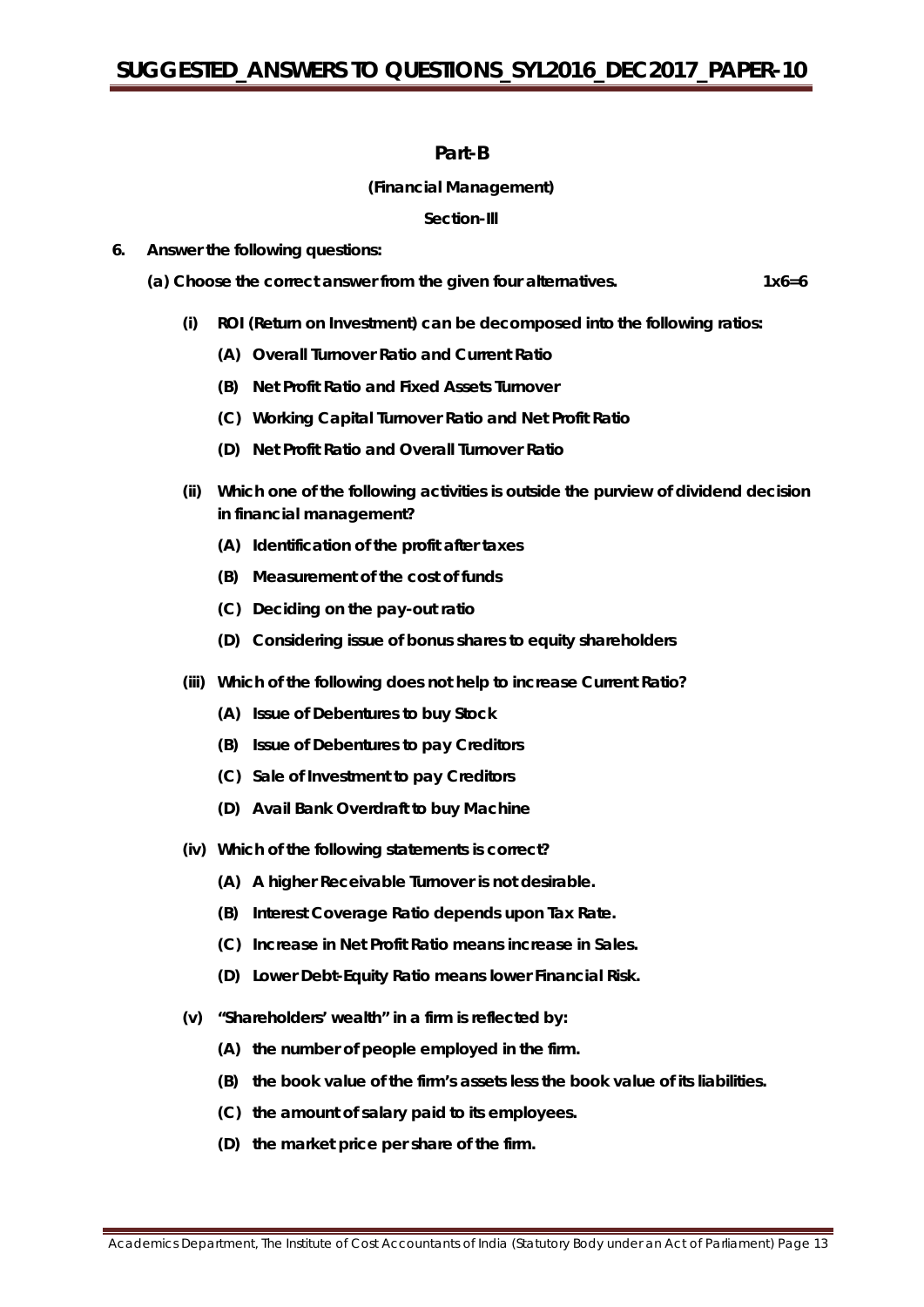- **(vi) The excess of Current Assets over Current Liabilities is called:**
	- **(A) Net Current Assets**
	- **(B) Net Working Capital**
	- **(C) Working Capital**
	- **(D) All of the above**
- **(b) Match the statement in Column I with the most appropriate statement in Column II.**

**1x4=4**

|    | Column I                             | Column II |                           |
|----|--------------------------------------|-----------|---------------------------|
| 1. | Dividend policy has no effect on its | (A)       | <b>Myron Gordon</b>       |
|    | value of assets                      |           |                           |
| 2. | Value of share is worth the present  | (B)       | Graham & Dodd             |
|    | value of its future dividend rather  |           |                           |
|    | than its earnings                    |           |                           |
| 3. | Dividend policy has an impact on     | (C)       | <b>John Burr Williams</b> |
|    | share valuations                     |           |                           |
| 4. | Market Price of share will increase  | (D)       | Modigliani & Miller       |
|    | when company declares dividend       |           |                           |
|    | rather than when it does not         |           |                           |

**(c) State whether the following statements are** *True or False:* **1x4=4**

- **(i) Treasury Bills are short term instruments issued by the Reserve Bank of India to address short term liquidity shortfalls.**
- **(ii) While calculating cost of redeemable debt, it is necessary to consider the repayment of the principal, but the interest can be ignored.**
- **(iii) A Depository Receipt in the US market is called American Depository Receipt (ADR).**
- **(iv) Net Present Value method cannot serve as the best decision criteria for selection of projects when they are mutually exclusive.**

**Answer:**

**6. (a)**

- **(i)** (D)
- **(ii)** (B)
- **(iii)** (D)
- **(iv)** (D)
- **(v)** (D)
- **(vi)** (D)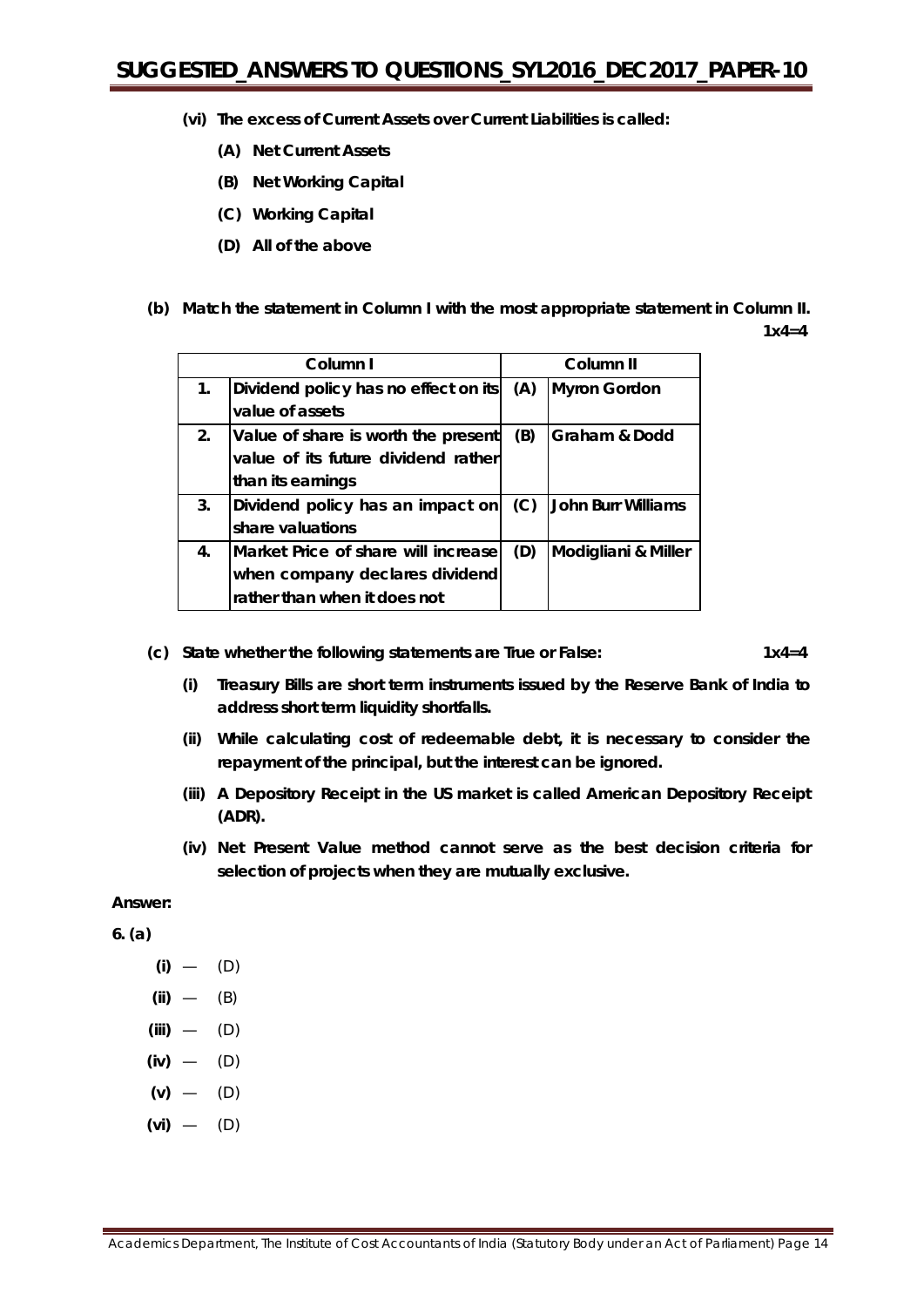### **6. (b)**

|    | Column 'A'                                          | Column 'B'          |
|----|-----------------------------------------------------|---------------------|
| 1. | its<br>Dividend policy has no effect on<br>(D)      | Modigliani & Miller |
|    | value of assets                                     |                     |
|    | Value of share is worth the present value of<br>(C) | John Burr Williams  |
|    | Dividend rather than its<br>its future              |                     |
|    | earnings.                                           |                     |
| 3. | Dividend policy has an impact<br>(A)<br><b>on</b>   | Myron Gordon        |
|    | share valuations                                    |                     |
| 4. | (B)<br>Market Price of share will increase when     | Graham & Dodd       |
|    | company declares dividend rather than               |                     |
|    | when it does not                                    |                     |

#### **6. (c)**

- **(i)** True
- **(ii)** False
- **(iii)** True
- **(iv)** False

## **Section IV**

## **Answer** *any three* **questions from question no. 7, 8, 9 and 10. Each question carries 12 Marks.**

- **7. (a) From the following information prepare a statement of Proprietors' Funds:**
	- **(i) Current Ratio = 2.5:1**
	- **(ii) Fixed Assets/Proprietors Funds = 0.75**
	- **(iii) Liquid Ratio = 1.5 : 1**
	- **(iv)** Bank Overdraft =  $\overline{5}$  10,000
	- **(v)** Reserves and Surplus =  $\bar{\tau}$  80,000
	- **(vi) Working Capital =** ` **1,20,000**
	- **(b) Prepare a schedule of Changes in Working Capital and a Fund Flow Statement from the following information relating to XYZ Co. Ltd.**

**(Amount in**  $\bar{z}$ **)** 

| Liabilities                 | 31.03.2016 | 31.03.2017       | <b>Assets</b>         | 31.03.2016 | 31.03.2017 |
|-----------------------------|------------|------------------|-----------------------|------------|------------|
| <b>Equity Share Capital</b> | 2,00,000   | 3,00,000 Land    |                       | 2,00,000   | 2,00,000   |
| <b>Share Premium</b>        |            |                  | 10,000 Plant at cost  | 2,08,000   | 2,00,000   |
| <b>General Reserve</b>      | 1,00,000   |                  | 1,20,000 Furniture at | 14,000     | 18,000     |
|                             |            |                  | cost                  |            |            |
| <b>Profit and Loss</b>      | 20,000     |                  | 34,000 Investments    | 1,20,000   | 1,60,000   |
| Account                     |            |                  |                       |            |            |
| 6% Debentures               | 1,40,000   | 1,00,000 Debtors |                       | 60,000     | 1,40,000   |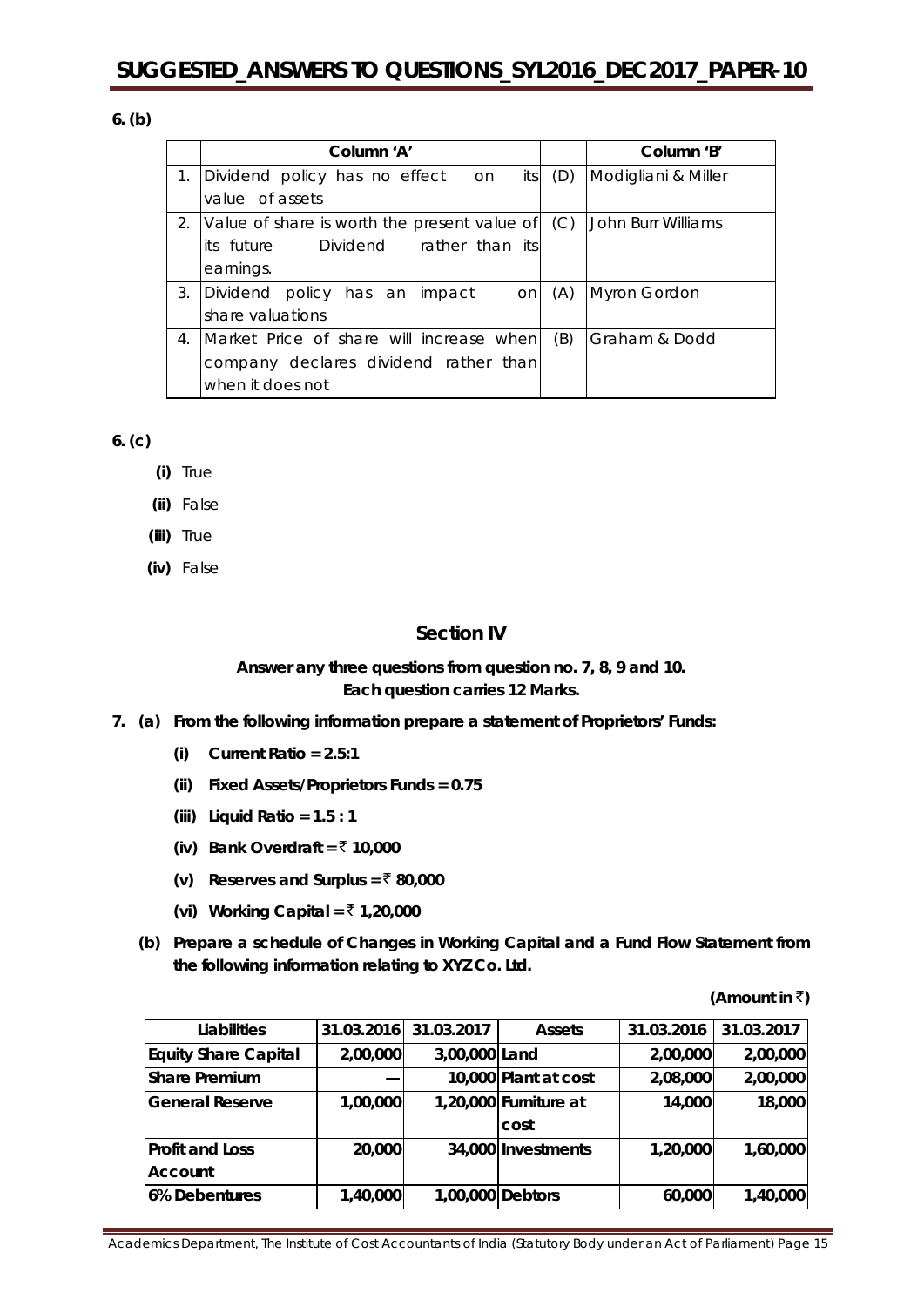| <b>Provision for</b>          | 10,000   | 12,000 Stock  | 1,20,000 | 1,30,000 |
|-------------------------------|----------|---------------|----------|----------|
| Depreciation on               |          |               |          |          |
| Furniture                     |          |               |          |          |
| <b>Provision for</b>          | 1,00,000 | 1,12,000 Cash | 60,000   | 90,000   |
| Depreciation on Plant         |          |               |          |          |
| <b>Provision for Taxation</b> | 40,000   | 60,000        |          |          |
| <b>Sundry Creditors</b>       | 1,72,000 | 1,90,000      |          |          |
|                               | 7,82,000 | 9,38,000      | 7,82,000 | 9,38,000 |

**A plant purchased for**  $\bar{\tau}$  **8,000 (Depreciation 4,000) was sold on cash for**  $\bar{\tau}$  **1,600 in** October 2016. In July 2016, a piece of furniture was purchased for  $\bar{z}$  4,000 and a **dividend of 22.5% was paid to Equity Shareholders.**

**4+8=12**

#### **Answer:**

#### **7. (a)**

If Working Capital = CA – CL = 1,20,000 and CA = 2.5 CL, then 2.5 CL – CL *=* 1,20,000

Therefore  $CL = 80,000$  and  $CA = 2,00,000$ 

Liquid Ratio = Quick Assets/CL = 1.5

Therefore Quick Assets =  $CL \times 1.5 = 1,20,000$ 

Since Quick Assets = CA – Stock, then Stock = CA – QA = 80,000

If Proprietors Funds are P then Fixed Assets = 0.75P

Proprietors Funds + CL = FA + CA

Or  $P + 80,000 = 0.75P + 2,00,000$ 

Or 0.25 P = 1,20,000, or P = 4,80,000,

 $FA = 480000+80000-200000 = 3,60,000$ 

Since Proprietory Funds are = Sh. Capital *-* Reserves, therefore Sh. Capital = 4,00,000

#### **Statement of Proprietors Fund**

| <b>Proprietors Fund</b>         |          |          |
|---------------------------------|----------|----------|
| Share Capital                   | 4,00,000 |          |
| Reserves and Surplus            | 80,000   | 4,80,000 |
|                                 |          |          |
| Investment of Funds             |          |          |
| <b>Fixed Assets</b>             | 3.60,000 |          |
| Stock                           | 80,000   |          |
| <b>Other Current Assets</b>     | 1,20,000 |          |
| <b>Less Current Liabilities</b> | 80,000   | 4,80,000 |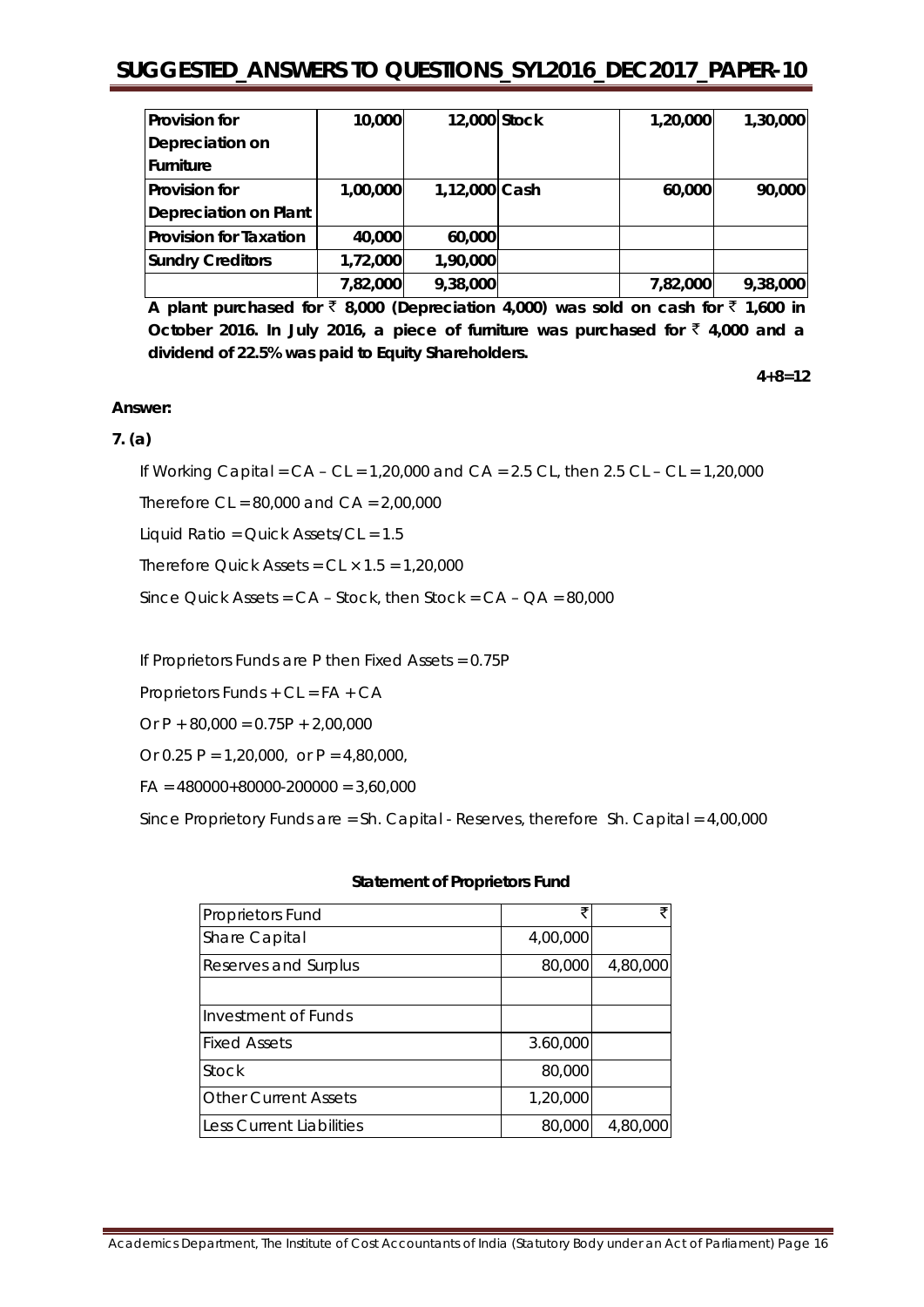## **7. (b)**

Increase in working Capital ₹82,000

Fund Flow Statement Total  $\bar{\bar{\xi}}$  2,11,000

Funds from Operations ₹99,400

#### **Schedule of Changes in Working Capital:**

| <b>Current Asset</b>        | 31.03.2016 $(\overline{\mathbf{x}})$ | 31.03.2017( $\bar{\tau}$ ) |
|-----------------------------|--------------------------------------|----------------------------|
| Debtors                     | 60000                                | 140000                     |
| <b>Stock</b>                | 120000                               | 130000                     |
| Cash                        | 60000                                | 90000                      |
| <b>Total CA</b>             | 240000                               | 360000                     |
| Current liabilities         |                                      |                            |
| Provision for Tax           | 40000                                | 60000                      |
| S. Creditor                 | 172000                               | 190000                     |
| Total CL                    | 212000                               | 250000                     |
| Working Capital (CA-CL)     | 28000                                | 110000                     |
| Increase in Working Capital |                                      | ₹ 82000                    |

#### **Fund Flow Statement**

| Sources                       | ₹      | Application                      | ₹      |
|-------------------------------|--------|----------------------------------|--------|
| Fund from operations          |        | 99400 Investment purchased       | 40000  |
| Sale proceed of plant         |        | 1600 Increase in Working capital | 82000  |
| Issue of Equity Share capital |        | 110000 Dividend paid             | 45000  |
| with premium                  |        |                                  |        |
|                               |        | Furniture purchase               | 4000   |
|                               |        | Redemption of Debentures         | 40000  |
|                               | 211000 |                                  | 211000 |

#### **Working Notes:**

Calculation of depreciation during the year

#### **Provision for depreciation on Plant**

|                                    | ₹      |
|------------------------------------|--------|
| Opening Balance                    | 100000 |
| Less: Dep. On plant sold           | 4000   |
|                                    | 96000  |
| Dep. During the year               | 16000  |
| Dep. Year end                      | 112000 |
| Total depreciation during the year |        |
| on plant                           | 16000  |
| on fumiture(12000-10000)           | 2000   |
| Total                              | 18000  |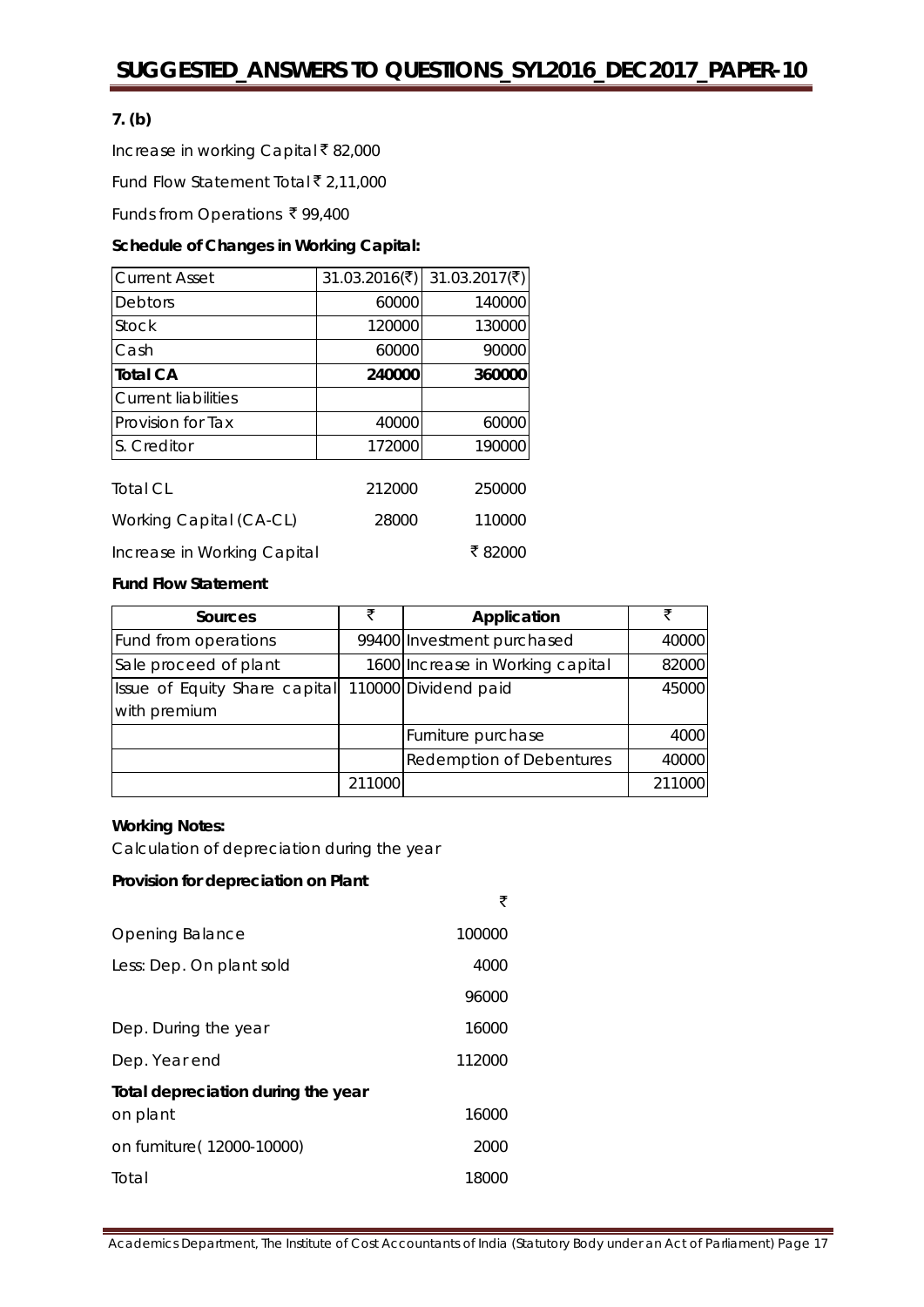| <b>Particulars</b>           |        | Particulars          |         |
|------------------------------|--------|----------------------|---------|
| To bal. b/d                  |        | 120000 By bal. $c/f$ | 160000  |
| To bank -purchases(bal. fig) | 40000  |                      |         |
|                              | 160000 |                      | 1600001 |

#### **Investment A/c**

## **P&L A/c**

| Particulars              |        | Particulars                   |        |
|--------------------------|--------|-------------------------------|--------|
| To Dep.                  |        | 18000 By balance              | 20000  |
| To transfer to G/R       |        | 20000 By Fund from operations | 99400  |
| To loss on sale of plant | 2400   |                               |        |
| To dividend              | 45000  |                               |        |
| To balance               | 34000  |                               |        |
|                          | 119400 |                               | 119400 |

It is assumed that dividend is paid on original shares only.

**8. (a) Jai & Karti are regular customers of MJK Ltd. Kolkata and have approached the sellers for extension of credit facility for enabling them to purchase goods from MJK Ltd. On the analysis of past performance and on the basis of information supplied, the following pattern of payment schedule emerges in regard to Jai & Karti:**

| Schedule              | Pattern         |
|-----------------------|-----------------|
| At the end of 30 days | 15% of the bill |
| 60 days               | 34% of the bill |
| 90 days               | 30% of the bill |
| 100 days              | 20% of the bill |
| Non-recovery          | 1% of the bill  |

**Jai & Karti wants to enter into a firm commitment for purchase of goods of** ` **15,00,000 in 2016, deliveries to be made in equal quantities on the first day of each quarter in the calendar year. The price per unit of the commodity is** ` **150 on which a profit of** ` **5 per unit is expected to be made. It is anticipated by the MJK Ltd. that taking up of**  this contract would mean an extra recurring expenditure to  $\bar{z}$  5,000 per annum. If the **opportunity cost of funds in the hands of MJK Ltd. is 24% per annum, would you as a Management Accountant of the seller recommend the grant of credit to Jai & Karti? Working should form part of your answer.**

**(b) Company A reports the following information from its financial statements.**

|                     | ₹        |
|---------------------|----------|
| Sales               | 8,00,000 |
| Less: Variable cost | 2,40,000 |
| Contribution        | 5,60,000 |
| <b>Fixed Cost</b>   | 4,00,000 |
| EBIT                | 1,60,000 |
| Less: Interest      | 20,000   |
| Profit before Tax   | 1,40,000 |
|                     |          |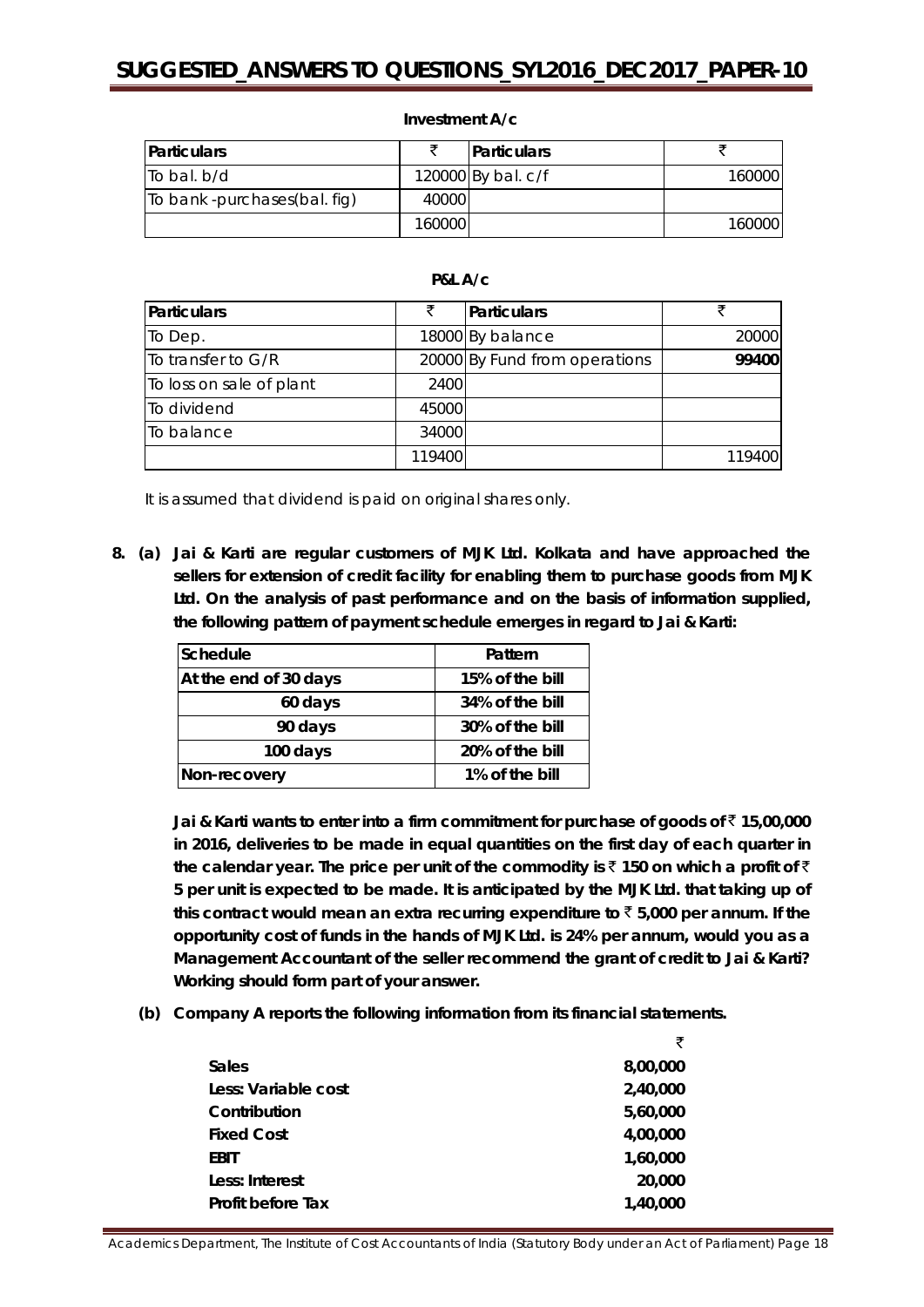**Find out:**

- **(i) Using concept of financial leverage, by what percentage will the taxable income increase, if EBIT increases by 10%? Verify the results in terms of Rupees.**
- **(ii) Using the concept of operating leverage, by what percentage will EBIT increase if there is 10% increase in sales? Verify the results in terms of Rupees.**

**8+(2+2)=12**

## **Answer:**

**8. (a)**

- (a) Incremental profit = 15,00,000  $\times \frac{5}{150}$  = ₹ 50,000
- (b) Calculation of incremental finance cost  $17,975 \times 4 = 71,900$

\*Sales per quarter =  $\frac{15,00,000}{4}$  = ₹ 3,75,000

Finance cost per quarter:

| For 15% Of bill          | 3,75,000 x 15% x 24% x $\frac{30}{360}$  | 1,125  |
|--------------------------|------------------------------------------|--------|
| For 34% of bill          | 3,75,000 x 34% x 24% x $\frac{60}{360}$  | 5,100  |
| For 30% of bill          | 3,75,000 x 30% x 24% x $\frac{90}{360}$  | 6,750  |
| For 20% of bill          | 3,75,000 x 20% x 24% x $\frac{100}{360}$ | 5,000  |
| Finance cost per quarter |                                          | 17,975 |

(c) Extra recurring expenses =  $\overline{\xi}$  5,000

(d) Bad debts = 15,00,000×1% = ₹ 15,000

Therefore, incremental profit =  $a-b-c-d = 50,000 - 71,900 - 5,000 - 15,000 = \t{3}41,900$  (loss)

**Comment :** As there is incremental loss, it is advisable not to extend credit facility to Jai & Karti.

## **8. (b)**

*(i) Degree of Financial Leverage:*

FL - EBIT/Profit before Tax = 1,60,000/1,40,000 = 1.1428

If EBIT increases by 10%, the taxable income will increase by  $1.1428 \times 10 = 11.428\%$  and it may be verified as follows:

| EBIT (after 10% increase) | ₹1,76,000 |
|---------------------------|-----------|
| Less interest             | 20,000    |
| Profit before Tax         | 1.56.000  |

Increase in taxable income is ₹ 16,000 i.e 11.428% of ₹1,40,000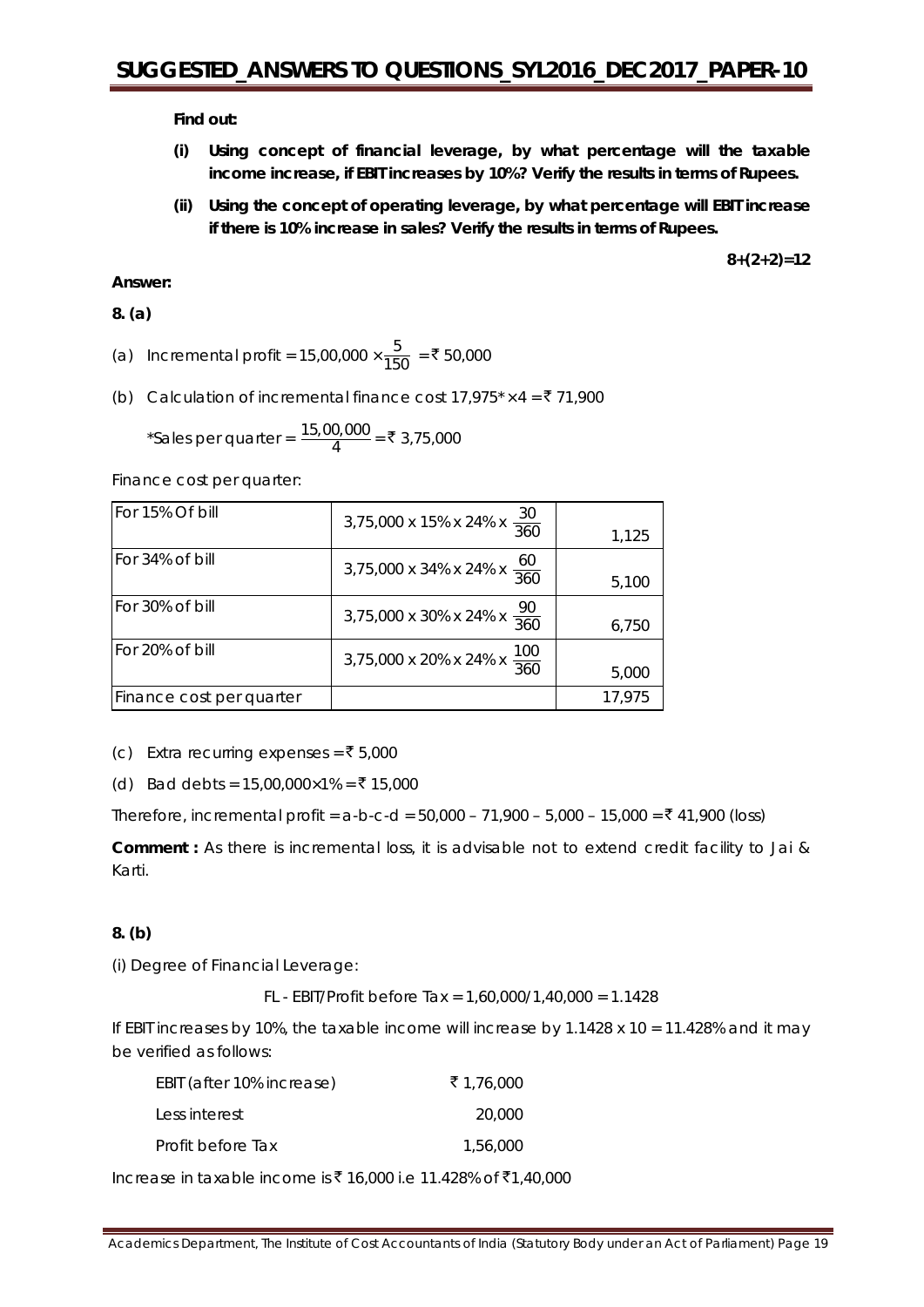*(ii) Degree of Operating beverage:*

OL = Contribution/EBIT= 5,60,000/1,60,000 = 3.50

If sale increases by 10%, the EBIT will increase by  $3.50 \times 10 = 35\%$  and it may be verified as follow:

| Sales (after 10% increase)   | ₹8,80,000 |
|------------------------------|-----------|
| Less variable expenses @ 30% | 2,64,000  |
| Contribution                 | 6,16,000  |
| Less Fixed cost              | 4,00,000  |
| FB <sub>1</sub> T            | 2,16,000  |

Increase in EBIT is ₹ 56,000 i.e. 35% of ₹ 1,60,000

**9. (a) Given below is the Statement of Assets and Liabilities of a company as at 31st December, 2016.**

| Liabilities                        | ₹        | <b>Assets</b>           | ₹        |
|------------------------------------|----------|-------------------------|----------|
| Equity share capital               |          | 4,00,000 Fixed Assets   | 6,00,000 |
| 40000 shares of $\bar{z}$ 100 each |          |                         |          |
| Reserve and surplus                |          | 2,60,000 Investments    | 1,00,000 |
| 8% debentures                      |          | 1,70,000 Current assets | 2,80,000 |
| <b>Current Liabilities</b>         |          |                         |          |
| Short term loans                   | 1,00,000 |                         |          |
| Trade creditors                    | 50,000   |                         |          |
|                                    | 9,80,000 |                         | 9,80,000 |

**Calculate the company's weighed average cost of capital using balance sheet valuations. The following additional information are also available.**

- **(i) 8% Debentures were issued at par.**
- **(ii) All interests payments are up to date and equity dividend is currently 12%.**
- **(iii) Short term loan carries interest at 18% p.a.**
- **(iv) The shares and debentures of the company are quoted on the Calcutta Stock Exchange and current Market Prices are as follows:**

 **Equity Shares at** ` **14 each and 8% Debentures at** ` **98 each.**

- **(v) The rate of tax for the company may be taken at 50%.**
- **(b) ZZZ Co. has four potential projects all with an initial cost of** ` **15,00,000. The capital budget for the year will only allow the company to take up only one of the three projects. Given the discount rates and the future cash flows of each project, which project should they accept?**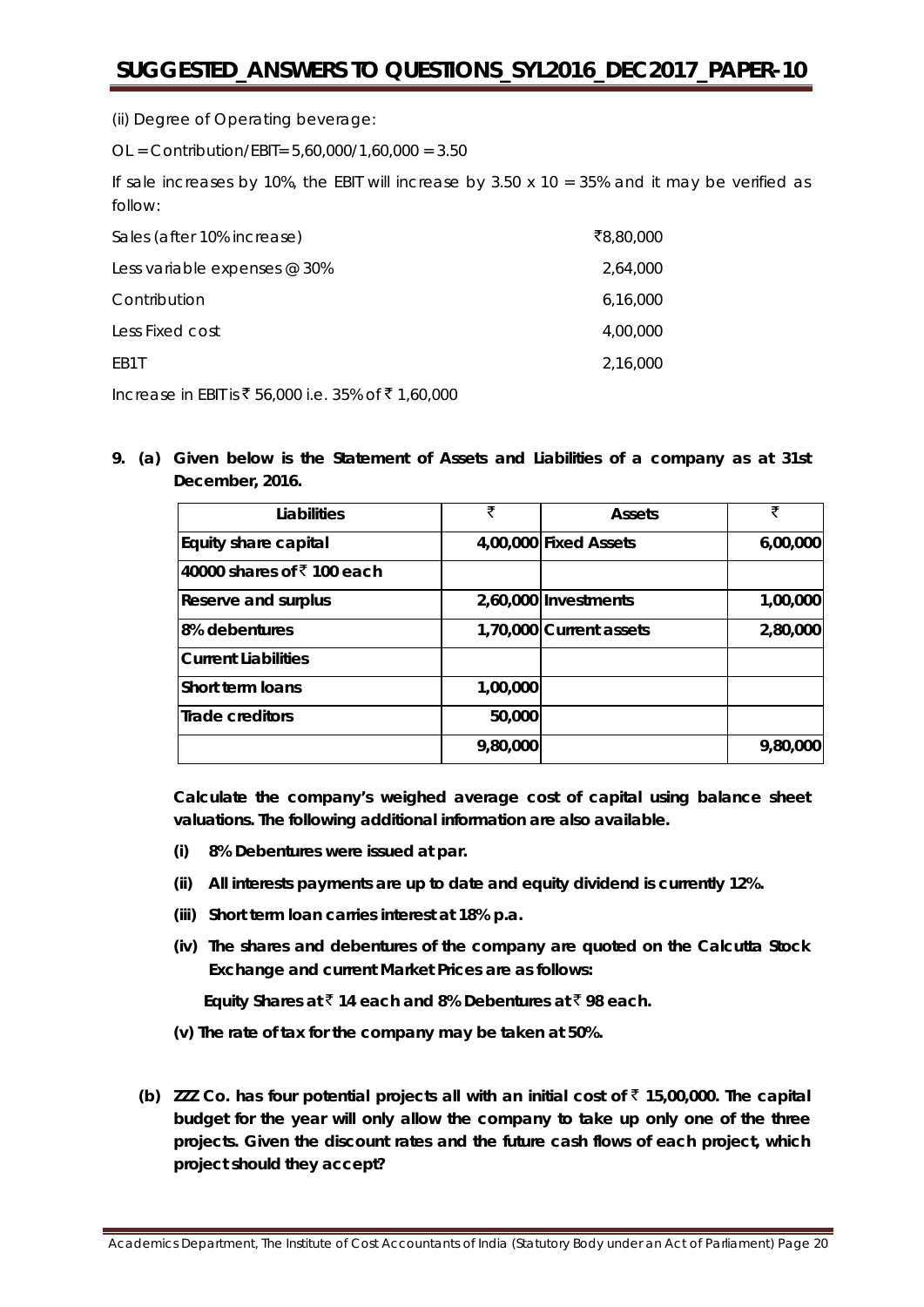| <b>PROJECT</b> | Annual Net Cash Flows per year | <b>Discount Rates</b> |
|----------------|--------------------------------|-----------------------|
|                | for five years $(\bar{\zeta})$ |                       |
|                | 3,50,000                       | 4%                    |
|                | 4,00,000                       | 8%                    |
|                | 5,00,000                       | 10%                   |

**7+5=12**

#### **Answer:**

#### **9. (a)**

| Calculation of the Cost of Equity: |          |
|------------------------------------|----------|
| Equity Share                       | 4.00.000 |
| Reserves and Surplus               | 2,60,000 |
| Equity (Shareholder's) Fund        | 6,60,000 |

Book Value Per Share =  $6,60,000/40,000 = ₹ 16.50$ .

Equity Dividend Per Share =  $12/100 \times 10 = ₹ 1.20$ 

Therefore, Cost Of Equity (%) =  $1.20/16.50 \times 100 = 7.273\%$ 

**Computation of Weighted Average Cost of Capital:**

#### **Capital Structure or**

| Type of Capital   | Amount $(\overline{\mathbf{F}})$ | Before Tax | <b>After Tax</b> | Weighted       |
|-------------------|----------------------------------|------------|------------------|----------------|
|                   |                                  |            |                  | Average Cost % |
| Equity funds      | 6,60,000                         | 7.273%     | 7.273%           | 48,000         |
| <b>Debentures</b> | 1,70,000                         | 8%         | 4%               | 6,800          |
| Total             | 8,30,000                         |            | 54800            |                |

Weighted Average Cost of Capital = 54800/8,30,000 × 100 = 6.602*%.*

**Question is wrong (40000 shares of** ` **100 each). Either, students can take 40,000 @ 10 each OR 4,000 @ 100 each.**

#### **9. (b)**

#### **Project A**

PV of Annuity of ₹ 3,50,000 for 5 years at 4% rate of discount  $-$ 

 $3,50,000 \times 4,452 = ₹ 15,58,200$ 

 $NPV = ₹ 15,58, 200 - ₹ 15,00,000 = ₹ 58,200$ 

#### **Project B**

PV of Annuity of ₹4,00,000 for 5 years at 8% rate of discount-

 $4,00,000 \times 3.993 = 15,97,200$ 

 $NPV = ₹ 15,97,200 - ₹ 15,00,000 = ₹ 97,200$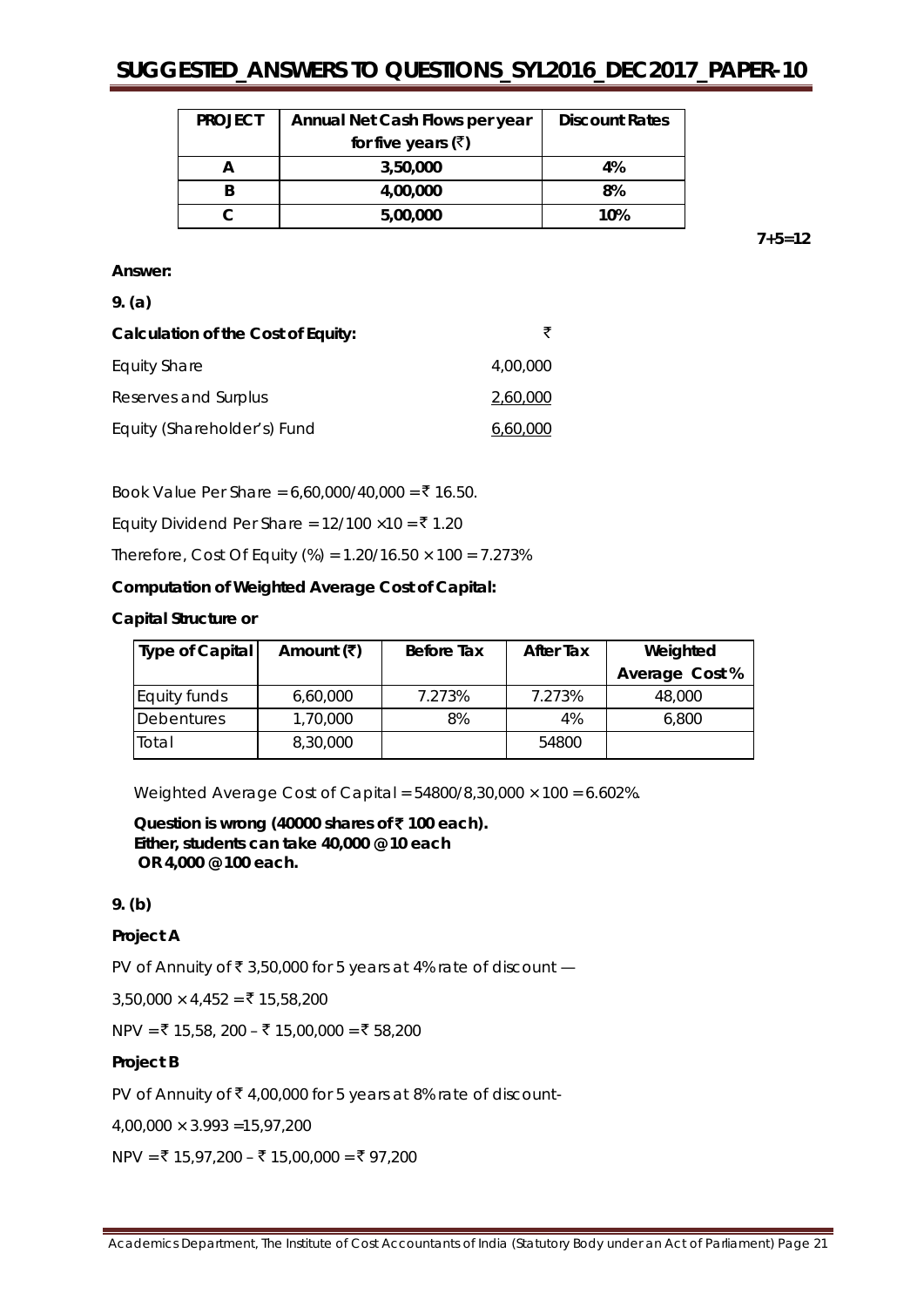#### **Project C**

PV of Annuity of ₹ 5,00,000 for 5 years at 10% rate of discount-

 $5.00,000 \times 3.791 - 18,95,500$ 

 $NPV = ₹18,95,500 - ₹ 15,00,000 = ₹ 3,95,500$ 

**Accept Project C**

**10. Write short notes on** *any three* **of the following: 4x3=12**

**(a) Internal Rate of Return**

- **(b) Sweat Equity Shares**
- **(c) Venture Capital**
- **(d) Combined Leverage**

#### **Answer:**

#### **10. (a) Internal Rate of return**

IRR method follows discounted cash flow technique which takes into account the time value of money. The internal rate of return is the interest rate which equates the present value of expected future cash inflows with the initial capital outlay. In other words, it is the rate at which NPV is equal zero. Whenever a project report is prepared, IRR is to be worked out in order to ascertain the viability of the project. This is also an important guiding factor to financial institutions and investors.

#### **Formula:**

 $C = [{A_1/(1+r)} + {A_2/(1+r)} + \dots + {A_n/(1+R_n)}]$ 

Where C = Initial Capital outlay.

A1, A2, A3 etc. = Expected future cash inflows at the end of year 1,2, 3 and so on.

- r = Rate of interest
- n = Number of years of project

In the above equation – 'r' is to be solved in order to find out IRR.

#### **Computation of IRR**

The Internal rate of return is to be determined by trial and error method. The following steps can be used for its computation, (i) Compute the present value of the cash flows from an investment, by using arbitrary by selected interest rate, (ii) Then compare the present value so obtained with capital outlay, (iii) If the present value is higher than the cost, then the present value of inflows is to be determined by using higher rate, (iv) This procedure is to be continued until the present value of the inflows from the investment are approximately equal to its outflow, (v) The interest rate that bring about equality is the internal rate of return.